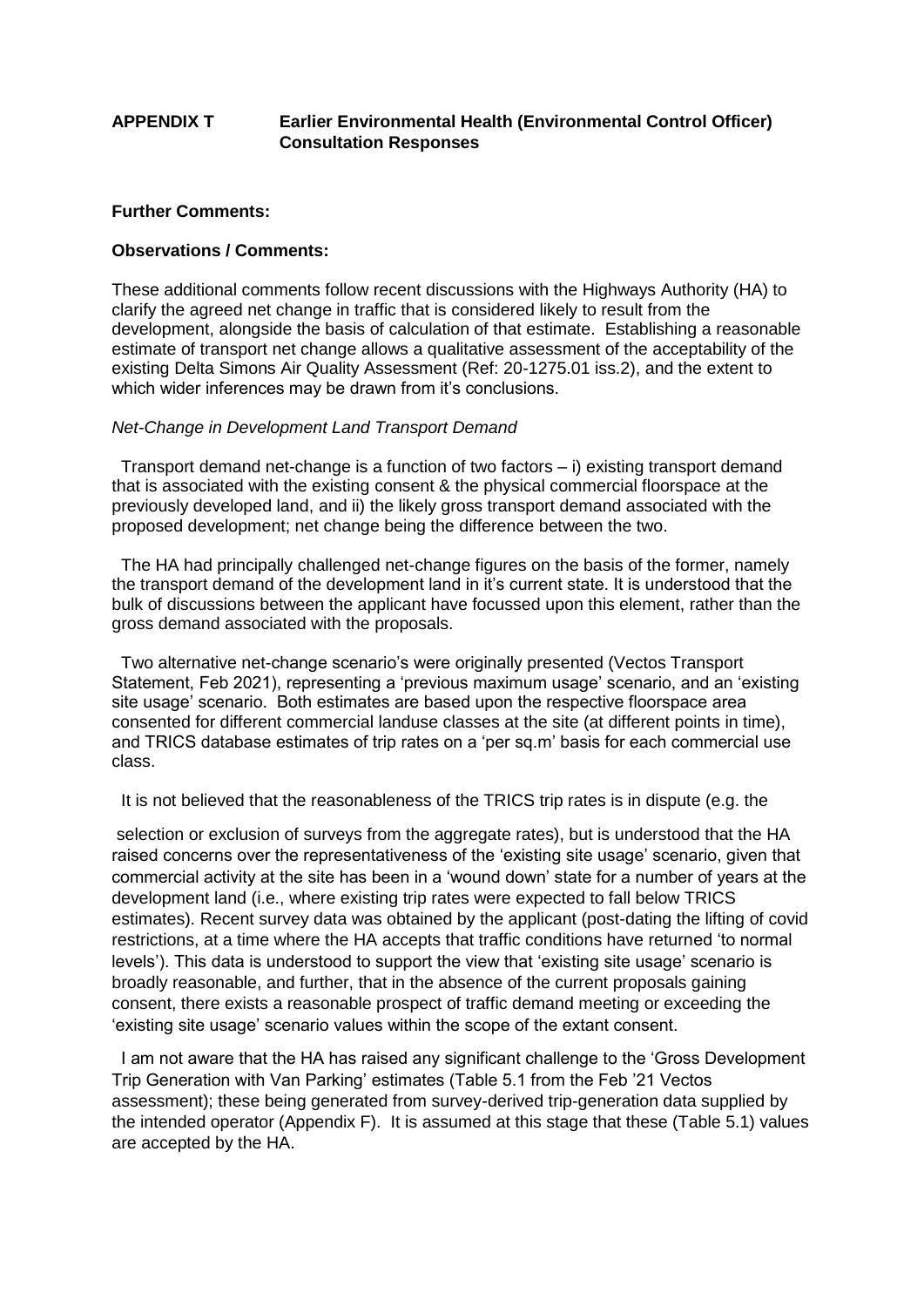This provides clarity on the origin & value of the reasonable estimate of AADT trip generation associated with the existing consent that the HA agree is acceptable to discount from the estimate of gross transport demand.

In the interests of clarity, it is understood that the HA has accepted the existing site trip generation figures presented in Table 5.5 (from the Feb '21 Vectos assessment) to be a reasonable estimate (1950 AADT existing), and so has also accepted the AADT net change figure based upon Table 5.5 & Table 5.1, amounting to +466 AADT.

#### *Gross Proposed Development Trip Generation – Impact on Net Estimate*

 Whilst the HA has not raised any significant challenge to the figures given in Table 5.1, or Appendix F (to my knowledge), I am aware that Havant Civic Society has challenged these figures. Having reviewed those objections, I consider that some of the concerns raised would appear to have merit.

 I have previously referred to the 'fluidity' in trip generation estimates (by way of example, as demonstrated substantially differing net change estimates within the respective transport & air quality assessments). As the estimates of 'gross' demand form the 'other side' of the calculation of net-change (and given the concerns raised by others), these do warrant consideration being given to their representativeness.

 Firstly, it must be said that the survey-derived estimates provided by the intended operator (the bespoke traffic data) account for additional traffic in the peak hours, when compared to TRICS estimates taken from surveys at the most similar available commercial operations. This is likely to be a factor in the HA agreeing the figures to be 'robust' (more conservative than alternative methods). The applicant does refer to HA agreement of the robustness of the bespoke data.

 It is not clear from the comparisons presented that the uplift seen in bespoke data over TRICS estimates would be proportionate at peak hours when considered at a daily resolution – this is probably derivable from the submissions by calculation, but I have not investigated the time required to do so.

 Comments provided previously (APP/21/00200, CONS/21/01300, 27/04/2021, pg.5) question the apparently significant redundant capacity within the proposed scheme, relative to the assessment of operational need (transport demand) given, noting that *'it appears unlikely that the estimates represent* [either] *target capacity, or maximum capacity*.*'*(see referenced comments for rationale). Other consultees have also pointed to this inconsistency, alongside the persisting opacity in the process for derivation of the presented bespoke traffic data from the constituent surveys and the apparent likelihood that it does not represent the proposed operational model for the proposed development. In the case of the latter, I am referring to the absence of any trips associated with the midnight shift changeover, where the car park management plan notes that the *'…highest number of employees on site would be during the night shift…'* and the bespoke data only accounts for HGV movements during this period. Notably, this would appear contrary to point 10 of the Vectos *Daily Trip Generation Note*

Ref: 205452/N10, which states that the survey sites have an equivalent operational model to the proposed development. The inconsistency between the presented operational description and the diurnal trip distribution remains unexplained.

I have previously referred to the fluidity in estimates, which derive from the above factors (amongst others). The values presented in Table 5.1 from the Feb '21 Vectos assessment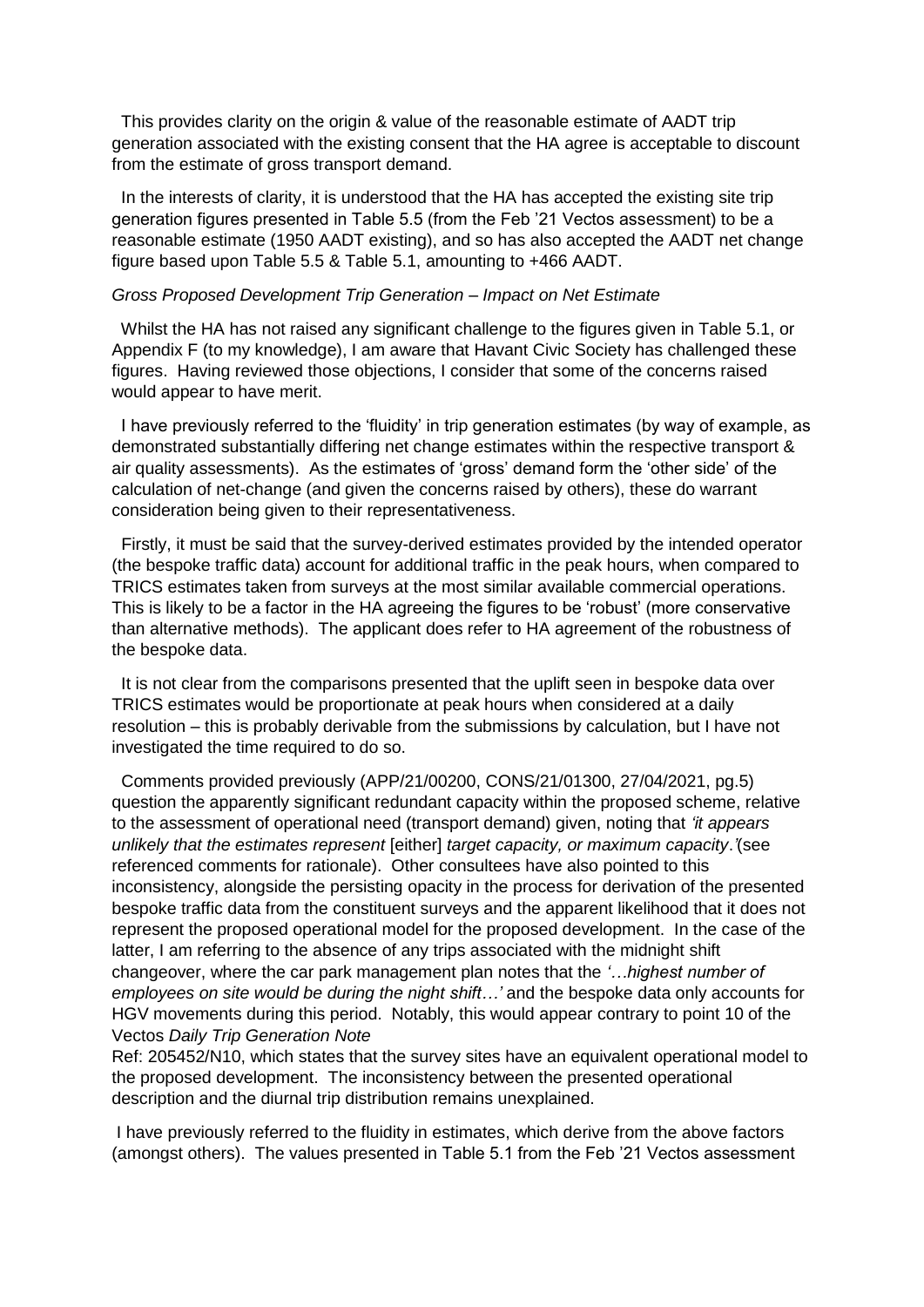are regarded to be a 'middle estimate' of gross demand, for which there are several reasons to expect in practice represent to a 'low middle-estimate'.

 In the absence of staffing figures or other operational details, it is helpful to provide a crude estimate of 'saturation operational intensity' as an upper limit to the transport demand under consideration, based upon the quantum of capacity sought by these proposals. Assuming 100% utilisation of the van storage deck capacity for driver personal car / van changeover, and one delivery round/day; and 3 no. shifts/day of sufficient size that each utilises 100% of the staff parking capacity sought, and HGV deliveries as proposed; the upper limit of gross demand would be in the region of 4792 AADT, resulting in a net change of +2842 AADT against accepted values (representing more than 600% of the 'low middle-estimate').

 If sustainable at the site, the 'saturation transport demand' would have the potential to be hugely significant in both highway capacity & air quality terms. However, the risk that activity of this level of intensity may arise (in a sustained & sustainable way-) is considered to be negligible. I refer to this scenario only as an illustration of the upper limit of short-term peak demand.

 It is understood that the figures presented in Table 5.1 / Appendix F (Vectos Feb '21) aim to capture demand on the 'average day'. In this way, seasonality in the intensity of activity is 'smoothed out', and the figures will not represent usage on peak days. On this basis, in considering the apparent redundancies in quantum of capacity sought it is considered reasonable to assume;

- That the ~42% 'spare' capacity on the van storage deck (for LDV delivery rounds) is required to accommodate both operational outages for maintenance, and substantial seasonal peaks that might be expected to be associated with retail deliveries (e.g. Christmas retailing conditions).
- That storage deck capacity utilisation may approximate saturation for such shortterm trading peaks (probably <21 days/annum), and similarly that utilisation may be substantially lower than the indicated 'average day' during 'low season' trading.
- That a degree of parking space redundancy is required in the quantum of warehouse staff parking, to accommodate shift changeover (staff arriving before end of the prior shift)
- That the three operational (warehouse) shifts do not necessarily require a workforce of equal size, and that shifts may require additional staff to account for seasonal shifts in operational intensity.
- That the quantum of warehouse staff parking needs to be capable of accommodating the changeover of the most labour-intensive shift, at peak periods (where there may be additional seasonal staff), and;
- That staff parking space utilisation may fall significantly below saturation at certain times of day and at certain periods during the year.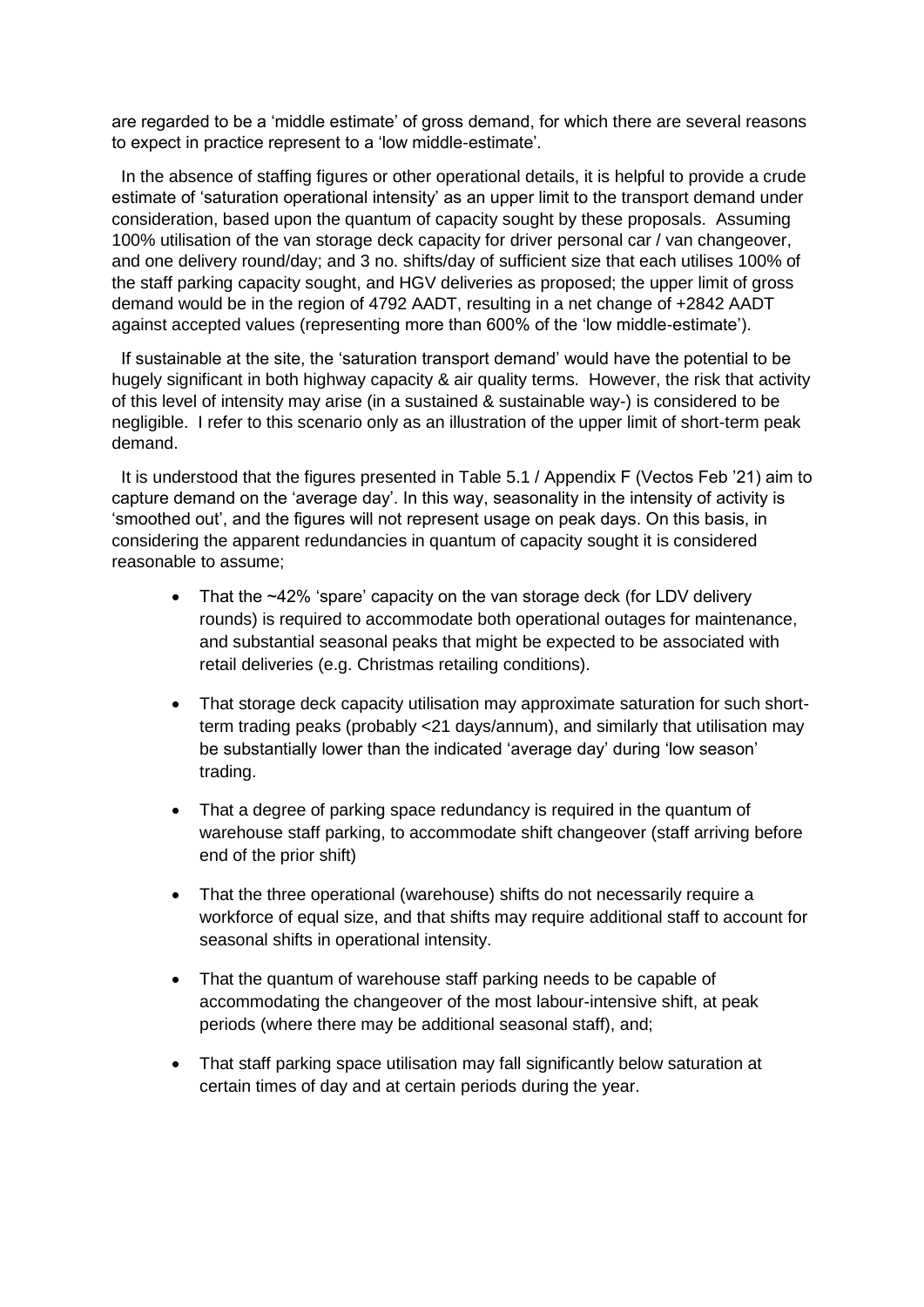I have undertaken some calculations (derived from development particulars and values given the various Vectos reports) in order to derive a representative 'high middle-estimate' of average gross trip generation, for comparison to the low-middle- & saturation- estimates.

 I have generated a figure of 2653 AADT, which would represent a net uplift of +703 AADT. I believe this to represent a reasonable illustration of the range of likely real-world impact of the development, and it is interesting to note that the Air Quality assessment has accounted for an net change in AADT which approximates to a middle value between the (Vectosderived) low- and (EH calculated) high- estimates. Figures presented below for clarity;

- Conceptual 'saturation transport demand' (calculated by EH) = 4792/day (Gross) [+2842 Net]
	- 'high middle-estimate' (calculated by EH) = 2653/day (Gross) [+703 Net]
	- Delta Simons Air Quality Assessment = 2549/day (Gross) [+599 Net]
	- 'low-middle-estimate' (Vectos Feb'21) = 2414/day (Gross) [+466 Net]

 The conceptual saturation demand estimate is rejected as an AADT scenario for the reasons given above. Given the issues highlighted with the bespoke traffic data, the lowmiddle-estimate is considered to slightly under-represent likely gross AADT demand. The basis for the Delta Simons estimate is unclear. I will use the 'high middle-estimate' as the basis for qualitative consideration of air quality impacts.

# *Qualitative Assessment of likely Air Quality Impacts*

 The difference between the 'high middle-estimate' and the demand used in the Delta Simons Air Quality assessment is +104 AADT, or +17.36%. Accounting for the effect of this additional traffic for receptors calculated within the air quality assessment does not result in any material change to the conclusions.

 I have previously highlighted that the most air-quality-sensitive receptor likely to be affected by traffic associated with the proposed development was not included within the scope of the report.

 I note that the traffic distribution model is not in dispute. This means that 56-59% gross development traffic will be routing via Park Road South, and up to 15% could benefit from utilising local road network 'rat runs'. Assuming a broadly similar routing model applies to the existing site, the corresponding net-change equates to +395 & +105 AADT respectively. Of these, it is noted that around 20% might be expected to be zero-emission vehicles (at this development, given the specific proposals), contributing principally to particulate pollution, but negligibly to Nitrogen Oxides ( $NO<sub>x</sub>$  &  $NO<sub>2</sub>$ ). Emissions factors apply to conventionally fuelled vehicles.

In terms of  $NO<sub>2</sub>$  (the pollutant of concern for the receptor identified), the effective uplift (of conventionally emitting vehicles) might be expected to be +316 AADT. Rough calculations based upon both the results of the Delta Simons report & local monitoring data indicate that the likely impact at Cardinal House would be classified as 'slight, adverse', with a predicted environmental concentration (PEC) of approximately 86% of the NAQS objective at the receptor. In other words, the development may be expected to adversely impact local air quality at this sensitive receptor, but that the development can be sustainably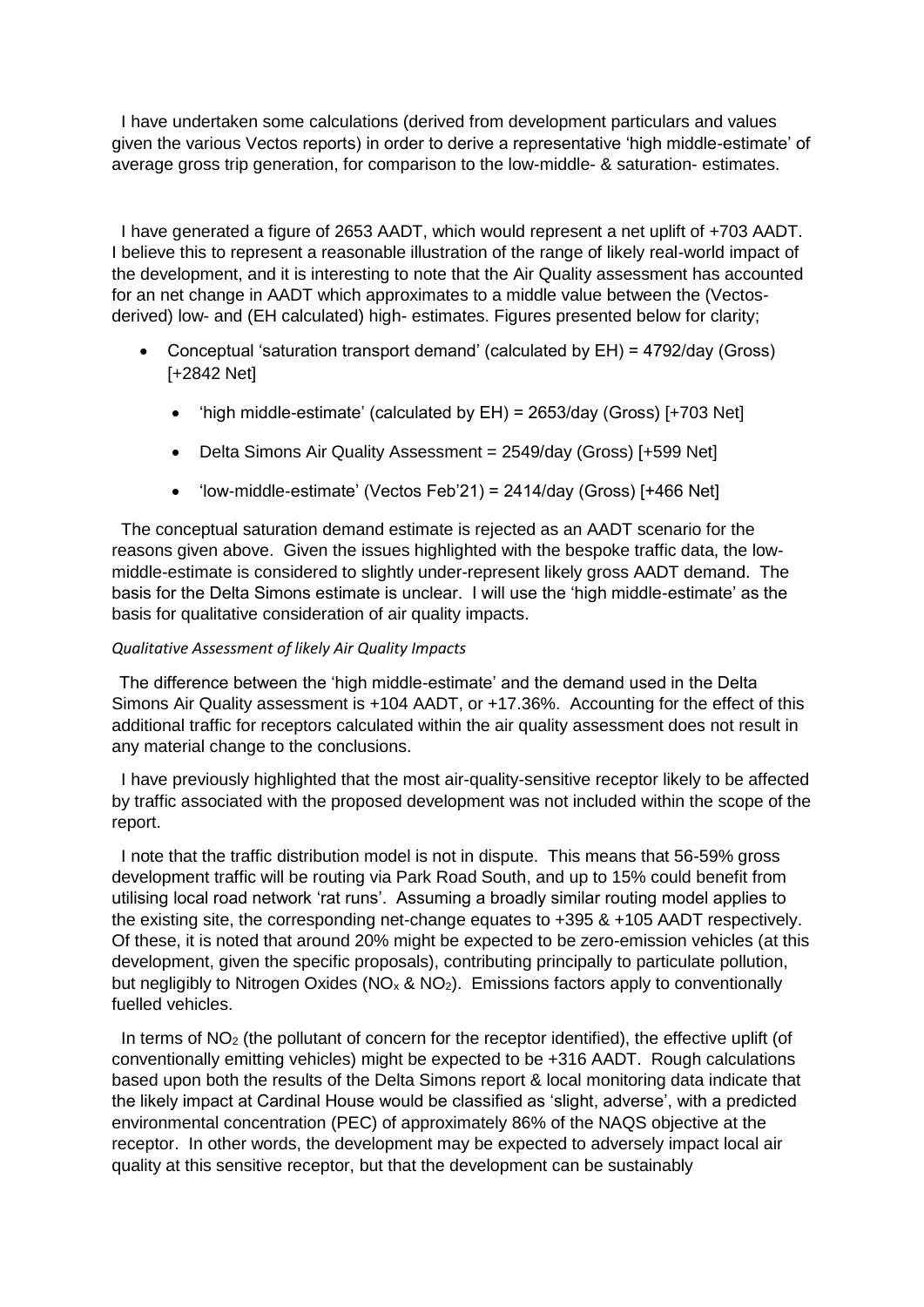accommodated without breach of any air quality standards, and without causing a deterioration in local air quality of unacceptable magnitude.

 Applying the same logic to receptors located on the viable rat runs, the +104 AADT is considered to be extremely unlikely to create a significant adverse impact, in air quality terms.

 In consideration of the above, an objection on air quality grounds cannot reasonably be sustained, and on this basis I withdraw my holding objection.

## *Preventing use of rat-runs by delivery vehicles*

 Following discussions with the development management service, it is understood that the use of conditions restricting development operational traffic to certain routes on the wider road network may be considered to be both reasonable & proportionate in this case principally due to the support of the applicant, and to the visibility of operational traffic (liveried vehicles) which serves to make the demonstration of a breach of condition feasible. It is understood it is proposed to secure these controls via the Full Operational Management Plan (OMP), required by a planning condition.

 In respect of the content of the framework OMP, I would also highlight the transposition of previously noted distribution anomalies contained within Table 4.1, namely the implicit expectation that 28% of development traffic would route via Old Copse Road / Lavant Drive / Leigh Road . Notably, this provision / error fails to preclude use of advantageous rat runs sought by allocating 100% traffic via either Bartons Rd. or Crossland Drv.

 It would be simpler if the OMP were to contain explicit prohibitions or limits on certain routes – this would remove ambiguity and simplify enforcement. Similarly, given that the enforceability of this planning control is dependent upon the visibility of relevant traffic, it would be very helpful if the plan committed the operator to maintaining an identifiable / consistent vehicle livery on a minimum proportion of it's fleet. It is expected that these issues could be deferred to the conditions discharge stage.

 As regards the means of securing these controls, comments from the HA indicate that for it's recommendation to approve the proposed development it is reliant on the associated condition having the following effects:

- Any change in operation by the initial proposed occupier (that would be contrary to the approved plan) will require a variation of the OMP,
- Any subsequent operator would be bound by the approved OMP, and:
- Any subsequent change in operation by a subsequent operator would require a variation of the approved OMP.

 These expectations appear to derive from text at section 3.5 (stipulating terms in respect of generation) and 4.4 (stipulating terms in respect of trip distribution). It is not clear to me that a future occupant could be bound by these clauses.

 Given that the condition wording proposed by the HA omits any requirement to adhere to the plan in perpetuity, it is similarly unclear that the initial operator would be bound by these clauses – the condition only requires that the OMP be submitted and agreed. The same issue arises with the conditions proposed by the HA seeking to secure the Car Park Management Plan and the Delivery Servicing Management Plan.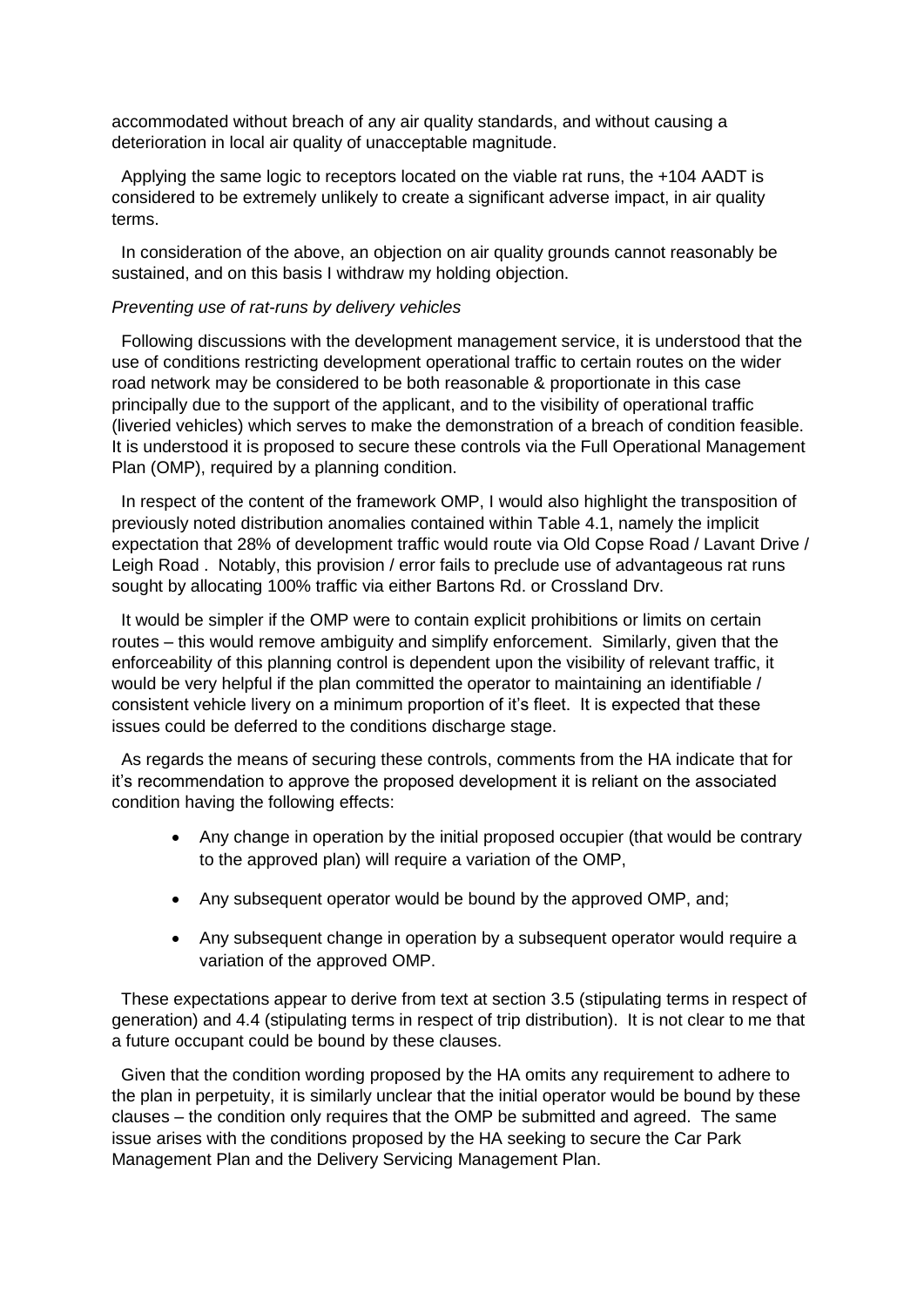I would suggest alternative wording which tightens up controls as envisaged by the HA, in order for the condition to have the envisaged effects;

## **Suggested amendment to HA proposed Condition [1] (Operational Management Plan)**

*Prior to the occupation of any relevant part of the permitted development, a Full Operational Management Plan shall be submitted to and approved in writing by the Local Planning Authority.* 

*The plan shall be based upon the principles outlined within the Vectos Ltd. Framework Management Plan document dated July 2021, be implemented as approved, and be observed throughout the period that the lawfulness of activity at the development land relies upon this Planning Permission.*

*No significant deviation from the provisions of the approved plan shall be permitted, including a change of operator-, without the express written consent of the Local Planning Authority.*

*Reason: To ensure any future occupier abides by the assumptions within the Transport Assessments agreed at planning.*

 A similar tightening of controls may be appropriate for HA proposed conditions [2] & [3] (numbers in square brackets referring to the order of bullet points on page 10 of 11 to HA comments to APP/21/00200, Ref: 6-3-13-212, dated 23/07/2021).

# **Further Comments:**

#### **Observations / Comments:**

Further to the comments provided 27/04/2021, I have now had opportunity to review;

- Supplementary Transport Assessment (July 2021),
- Delta Simons Response to HBC EH comments on Air Quality (20-1275.03 24/05/2021),
- Drainage Strategy Report (27/05/2021)
- EPS Ltd. Outline Remedial Strategy & Implementation Plan (UK20.5052D Iss.2.1, 24/05/2021)
- EPS Ltd. Phase II Geo-Environmental Assessment (UK20.5052b Iss.1, 24/03/2021)

In addition to the above, I have reviewed the comments of relevant consultees, inclusive of the Highways Authority comments which follow review of the Supplementary Transport Assessment referenced above.

## *Air Quality – Impact of Development Transport Demand (Delta Simons Response, Supplementary Transport Assessment)*

The key concluding comments following review of the Delta Simons Air Quality Assessment Report Ref: 20-1275.01 iss.2 (April 2021) are reproduced below;

*"It would seem to me to be irrational to accept the conclusions of an air quality assessment which is based upon a baseline scenario which is poorly justified, and a development impact scenario which has not been agreed to be reasonable…In the event that the justification for*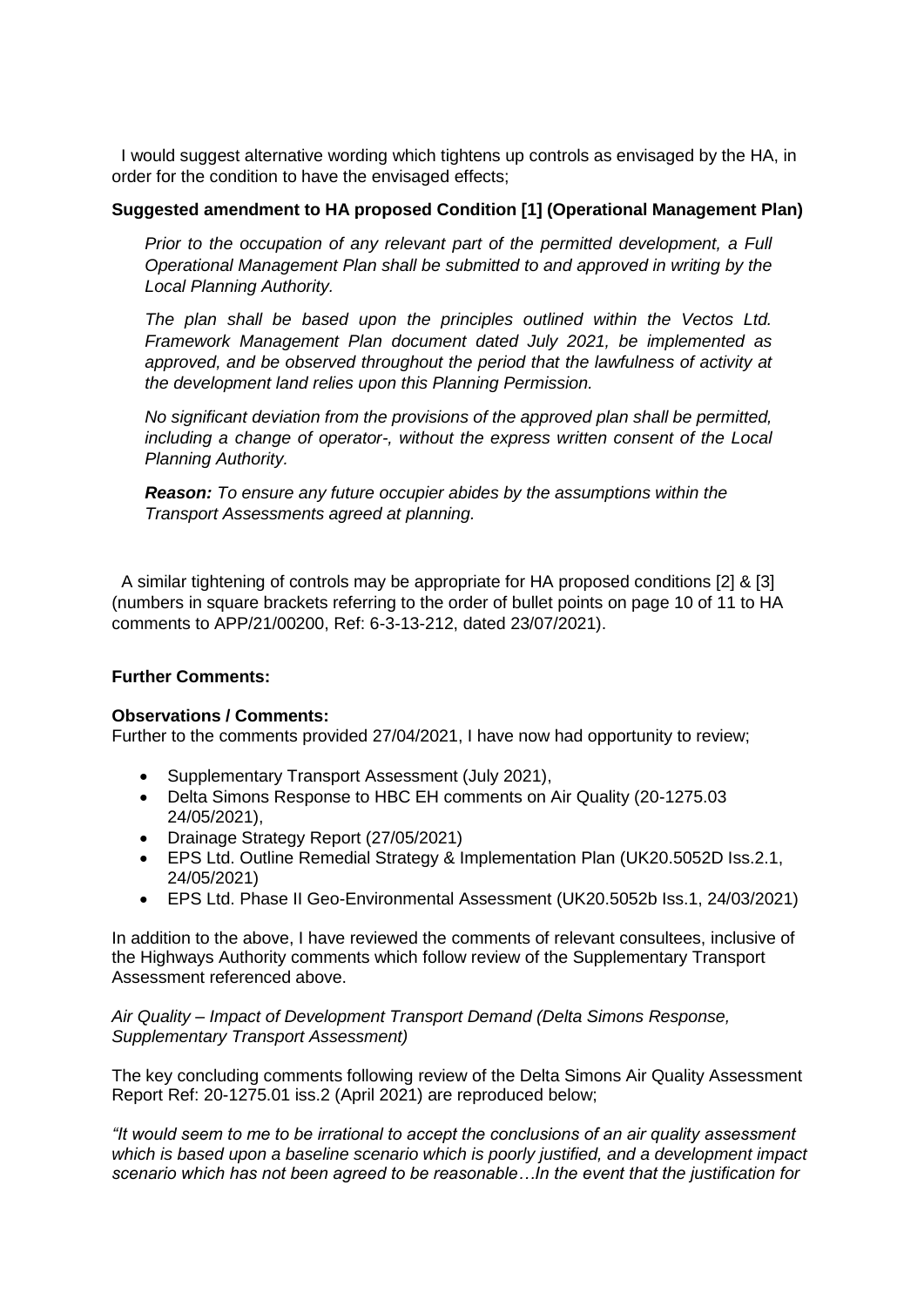*the baseline scenario cannot be agreed, or that the Highways Authority will only agree a development impact scenario which differs significantly from that accounted for within the air quality report, it may be necessary to update the air quality assessment. Otherwise, following receipt of those assurances it may be possible to accept the report."* 

Delta Simons Response to [EH] 'Comment 3' addresses the baseline scenario, and 'Comment 4' the development impact scenario.

The response to Comment 3 confirms the source of traffic flow figures to be a WYG Air Quality Assessment undertaken for another development (APP/18/00244). Figures appear to have been taken from this source in preference to available DfT figures, and in general, the figures used are conservative relative to the DfT values (available for Petersfield Rd, New Road, New Lane)

The authors refer to both conservative traffic flows & conservative emissions assumptions, and point out that the verification correlation was close to real-world monitoring values. I am not sure I understand the latter comment; my understanding was that the ratio referred to followed the application of a correction factor that was required to adjust for under-prediction occurring despite the conservative values adopted.

I would stand by the comments regarding the 'crudeness' of baseline figures. By 'crude', I am referring to identical AADT flow values being used for multiple road links (e.g. New Lane/Eastern Road/ Leigh Road/Elmleigh Road/Crossland Drive; or Park Road North/Petersfield Road), which is unlikely to reflect real-world conditions. This is not necessarily a reason to reject the report in & of itself, however it is notable that two of the roads affected by the uncertainty in traffic flow figures are adjacent to the verification points used, and that the greatest degree of under-prediction of road contribution NOx is at the monitoring position adjacent to the sensitive receptor I identified in my prior comments that was not considered in the report (see 'response to Comment 5, below).

The response to Comment 4 serves to demonstrate the 'fluidity' of estimates of transport demand which I have previously referred to, highlighting that the most recent demand estimates (presented in the supplementary Transport Assessment) amount to a net increase in transport demand from the site of reduced magnitude to that included within the Delta Simons Air Quality report. At the time of writing, the Highways Authority was understood to remain unsatisfied with the estimates of net change relative to the extant site (in it's wounddown state, i.e. the real world impact), and I had for this reason intended to reiterate comments made previously. However, the applicant has today forwarded further comments from the Highway Authority, which I have now reviewed. This response is amended to reflect those comments.

It is understood that the Highways Agency has now agreed a degree of 'netting' of traffic for the purpose of junction capacity modelling. Whilst it is implicit from the Highways Agency response that it has agreed figures for 'traffic net-change', the net change in AADT transport demand associated with the site is not specified within the consultation response, and is not specified in either the Supplementary- or Addendum- Transport Assessment.

The purpose of the air quality assessment is to estimate the net change in air quality as a result of the development – the 'net change in transport demand associated with the development land' must be known / agreed to be reasonable. It appears that the gross demand of ~/<2500 AADT is agreed, however I remain unclear as to whether the final agreed net change estimate is significantly greater than the value assumed within the Delta Simons Air Quality Report (or not).

The Delta Simons response to EH Comment 4 is noted (rather than disputed), and is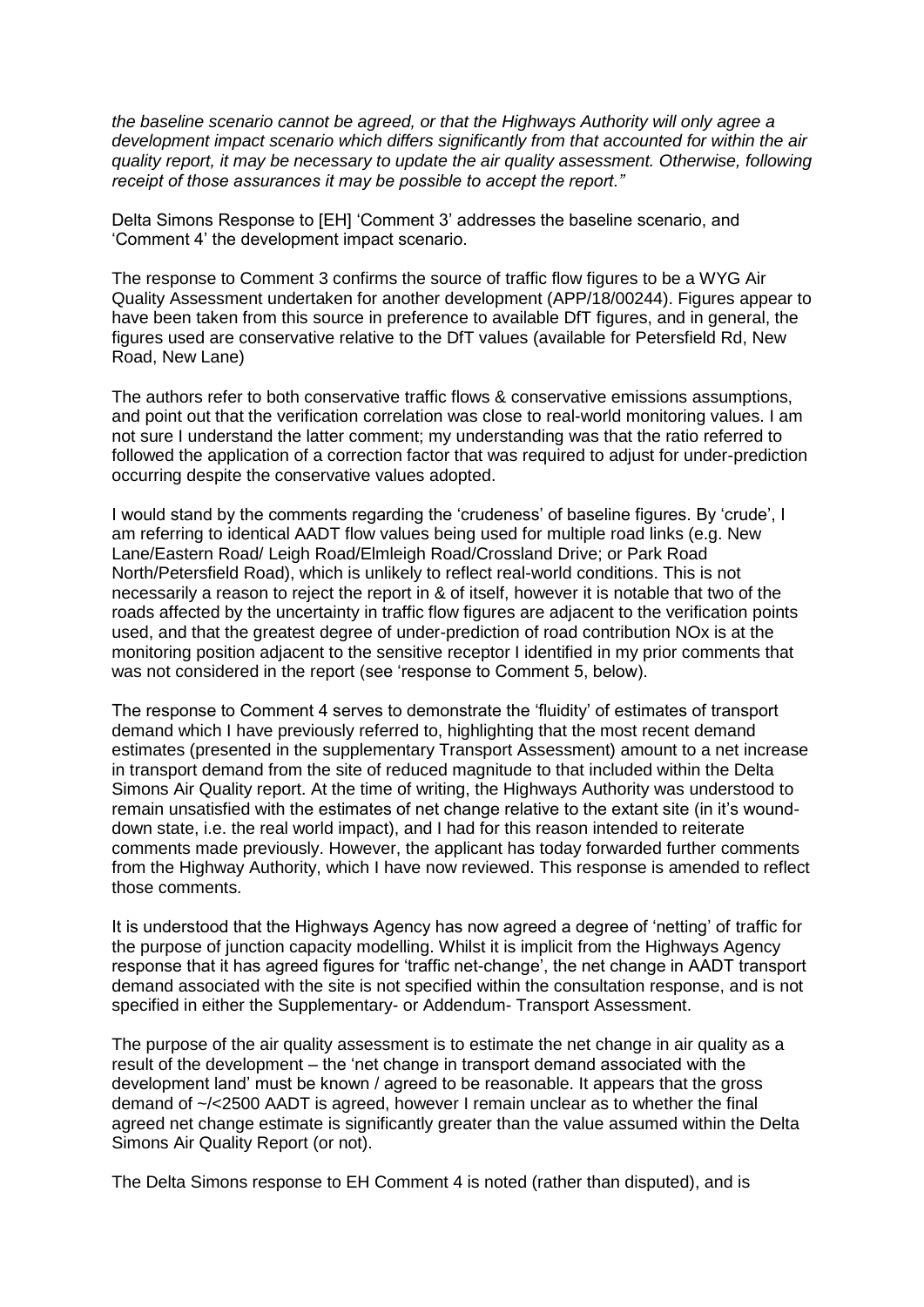considered to form the context within which the 'transport net change' values ultimately agreed with the Highway Authority will be considered in terms of the associated transport emissions.

The Air Quality Response document also addresses Environmental Health's comment that it considers the residents of Cardinal House to be the most sensitive human receptors in air quality terms – as 57% of development traffic will be carried by the Park Road North>Park Road South link.

Delta Simons seeks to dismiss this concern by asserting that the greatest proportional change (in air quality, associated with development traffic emissions-) will be in the immediate vicinity of the site where the impact of it's transport demand will be most concentrated. I would however highlight that 'significance' of a material change in Air Quality at the receptor is proportional to both the existing ambient concentration and to the distance between the receptor and the carriageway kerbside (pollutant source). Cardinal house is in a location with high baseline ambient concentrations, especially at the junction with Elm Lane, and the receptor is within 5m of the kerbside. In this sense, it is more sensitive to the same degree of change than would be a receptor with a lower extant ambient air quality, and where the receptor is set back from the carriageway (as is the case in the vicinity of the development). For these reasons, I still consider the residents of Cardinal House to be the most sensitive receptors to net change in local levels of traffic derived air pollution.

In light of the above, I do not feel able at this stage to recommend approval of the air quality report – this remains to a significant extent depend upon the outcome of discussions with the Highway Authority in respect of the view of net change that balances the need to acknowledge a theoretical consented transport demand, and the real-world change relative to the actual existing site use. In the first instance, clarity on the transport net change scenario agreed to be representitive of the site (as AADT values) should be sought in order to frame consideration of the Air Quality assessment.

#### *Supplementary Transport Assessment*

Table 6.5 provides an assessment of the net impact of the development. It is not immediately obvious whether this is based upon a TRICS estimate derived from extant floorspace, or whether these figures refer to existing actual usage (in wound-down state). It is similarly unclear whether these represent figures agreed by the Highways Authority given that it undertook independent modelling of the B2149/Crossland drive junction, as a direct result of the conceptual contradiction between development traffic volumes at the Eastern & Western Ends of Crossland drive – not explicitly explained by a significant change in traffic routing via Old Copse Road.

In terms of traffic flows – I note that that section 9.5 refers to the inclusion at Appendix G of Manual Classified (turning) Counts at both ends of Crossland Drive. The data presented appear to be from two no. 7-day Automatic Traffic Count points positioned both north & south of Crossland Drive on New Lane. Given this, it strikes me as odd that the air quality report is reliant upon a third party air quality assessment for traffic figures where both bespoke survey data & DfT values are available for comparison/to support both the road network & air quality impact assessments. It is not clear why the ATC's have not been referred to, or whether the omission of the manual counts is likely to be material – it is understood that the relevant figures have been made available to the Highway Authority and have informed it's response.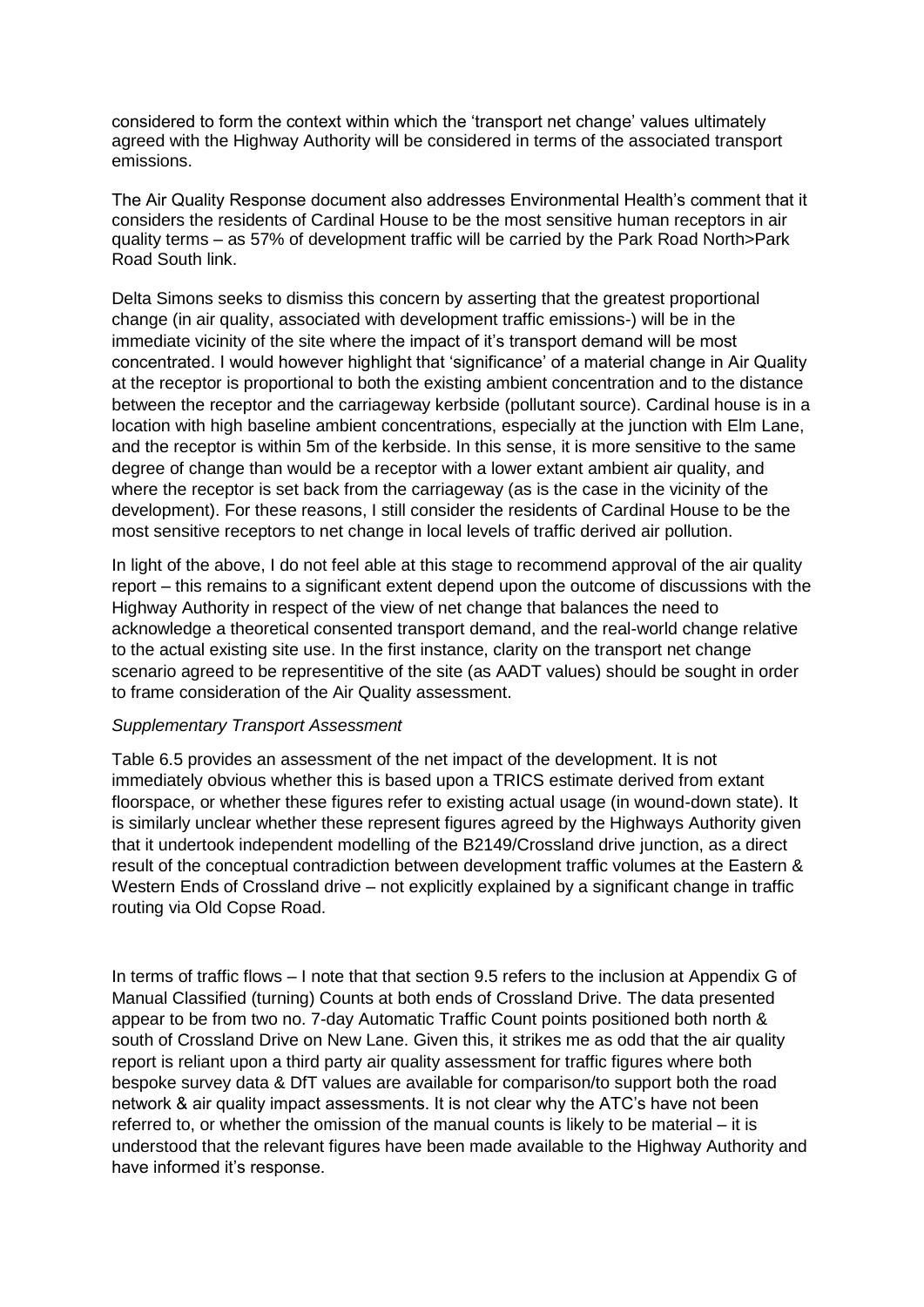I note that Table 6.2 provides corrected values, and has maintained the 1% allocation of development traffic to New Lane South. Paragraph 10.5 refers to an 'operational management plan' (OMP) that will include a 'traffic distribution' section that will state that all traffic will use Crossland Drive with the exception of employees living locally and parcels being delivered to local Havant Residents. 10.7 envisages this plan, alongside it's implementation-, being secured by condition, and indeed the Highways Authority proposes such a condition, and it's conclusion substantially relies upon it's effect.

Concerns have been raised by other's in respect of the possibility of 'rat running' via local roads, and these sections of the report aim to address those concerns.

I have previously considered the concerns raised, and find that routing eastbound via the National Trunk Road Network would derive distance & journey time benefits by using local roads. This applies most strongly via the Fairfield Road route (which the OMP aims to prohibit), but also to a lesser extent, via the Old Copse Road / Lavant Drive which may fall outside the scope of the proposed restrictions. Benefits are also likely to apply during periods of peak congestion in Havant Town Centre (by avoiding the Petersfield Road / New Road roundabout for Eastbound or Westbound trips vie the A27. The OMP seeks to prohibit such journeys despite the likely economic benefit of utilising these local routes, and despite the ultimate legality of using road-legal vehicles on the local adopted highway network.

My understanding is that enforcement of this aspect of the OMP would be difficult, if not infeasible in practice as a planning matter. Certainly, the condition wording proposed by the Highways Agency would not achieve the objectives upon which the Agency would ultimately wish to rely upon, notably [where the occupier wishes to operate in a manner which differs from that assessed at planning stage, the OMP-] '*will need to be varied and will therefore require a re-assessment which the Highway Authority must agree…'* and that the OMP *'would need to be formally varied to allow a different occupier to use the site'*.

Notwithstanding that the planning condition may prove to be unenforceable, there is no provision in the proposed condition wording to require that the required OMP be adhered to in perpetuity, or that any operational change requires reassessment or re-approval.

In principle, other instruments available to the Council could be applied which use the OMP as a benchmark of 'reasonableness' in order to enforce a prescribed routing prohibition, however enforcement could still be high risk (given the inherent legality of activity referred to above) and would depend upon the will of the Council to enforce such conditions & defend that enforcement in the event of issues arising.

My preference would be to consider the appropriateness of the proposed development at the proposed site as a planning matter – i.e. to determine whether it's likely net impacts are acceptable (or not). In principle, around 15% of routine trips (approx. 375 gross development demand) would be expected to have an origin or destination accessed via the A27 East, and so which may be expected to utilise a materially shorter 'rat run'.

These impacts are likely to be of greater concern with respect to local amenity, and to highway capacity of these narrow local roads than they would be in respect of air quality – however it should be noted that residents already have air pollution concerns related to both the controlled rail crossing and to traffic congestion associated with the Fairfield Infants School. Perceived routing concerns may be particularly relevant for this development given the likelihood of a large fleet of branded delivery vehicles, and so the visibility of road use to local residents.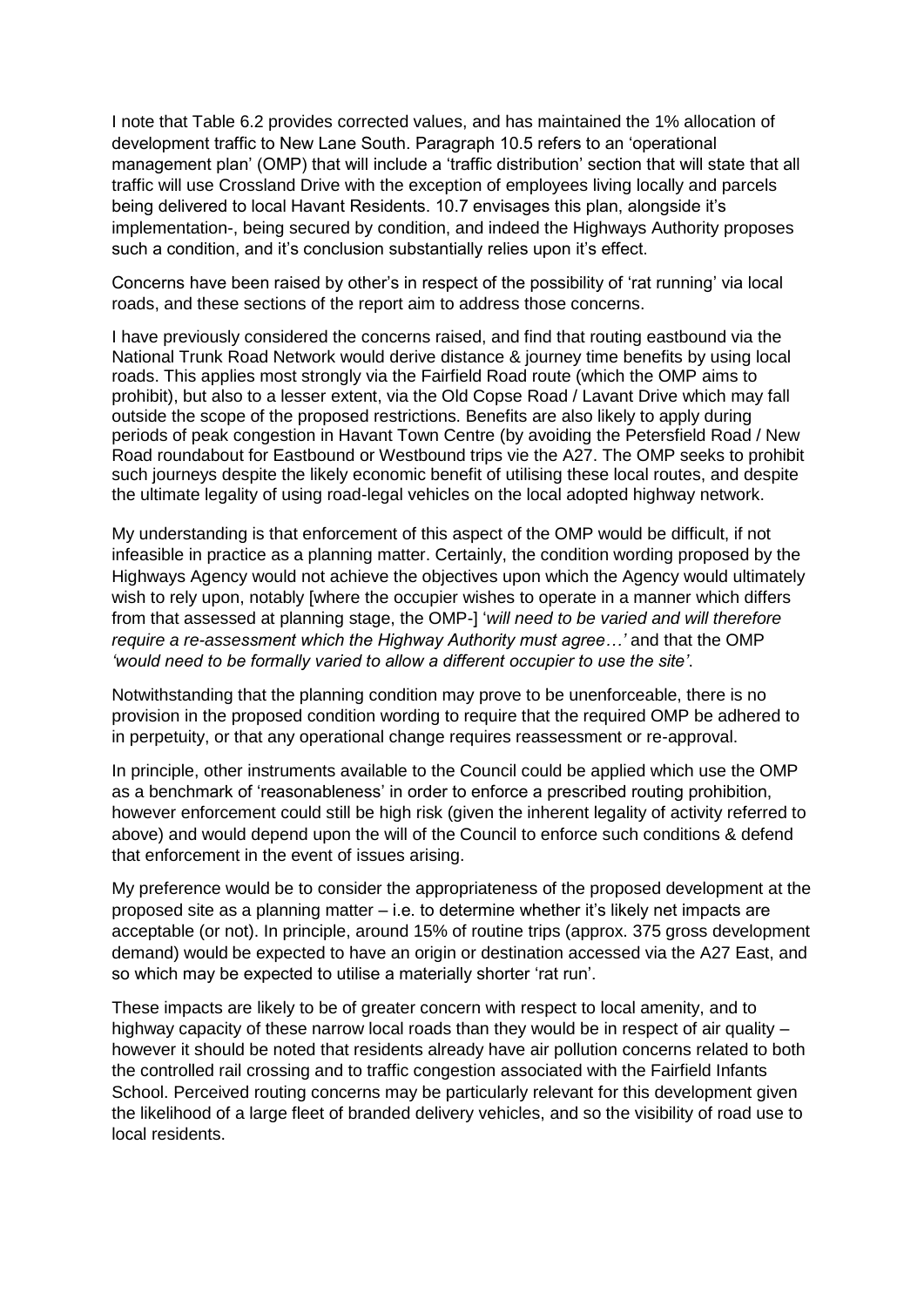Rather than seeking to restrict use of certain routes / local roads via instruments of arguably questionable efficacy, it may be more robust to seek to characterise a 'permitted route' scenario using the agreed transport demand model, and to consider the acceptability (or otherwise) of it's impacts. Consideration could be limited to 'conceptual' only, or could be quantitative in terms of highway &/or air quality impact. Similarly, it could be something that HBC is equipped to consider in making it's decision, or it may be something that it requires be undertaken by the applicant. Avoidance of congestion scenario's are expected to be nonroutine, and probably need not be considered.

I would not go so far as to object in the absence of such an assessment on air quality grounds – rather, I would consider this to be a planning matter which cuts across a number of development impact related issues, of which air pollution (and perceived air pollution impact – irrespective of actual impact) is just one. Highlighted for information only, being aware of the scale of local opposition to this development, that rat-running forms a key element of those objections, and that the Highways Agency is relying upon a condition that is unlikely to be capable of delivering the intended effect.

The package of highway improvement schemes referred to within the transport assessment are supported – in particular the provision of a formalised crossing point on Crossland Drive to facilitate access to local schools, to sports & play facilities, and local food retail outlets via sustainable modes of travel (and so assisting to divert trips from private motor car, and so improve & sustain local air quality).

## *Drainage Strategy Report*

I have briefly reviewed the revised documents, and have not identified any changes that would be material to the advice given previously – the scheme represents best practice pollution control, and can be supported.

Ground Contamination Assessment & Remediation (UK20.5052D Iss.2.1 & UK20.5052b  $|$ ss.1 $|$ 

The additional phase 2 site investigation (UK20.5052b Iss.1) did not find any soil contamination considered to be significant against a human health commercial landuse scenario. The investigation was however unable to target areas of the site known to be 'of potential concern' ("AOPC"), and vapour monitoring identified light-fraction hydrocarbons quite widely across the site, indicating that there is a source of relatively 'fresh' (nondegraded) contaminants within soils at the site that has not been captured by the soil sampling undertaken to date.

Section 6.3 includes a vapour phase risk assessment which concludes a low-negligible risk to a sensitive commercial receptor (female employee), claiming on the strength of this assessment that the off-site migration risk is also low-negligible. Whilst it is accepted that it is possible that this interpretation may ultimately prove to be reasonable; in the absence of clarity on whether a separate CLEA assessment has been undertaken to determine an appropriate benchmark for a residential receptor, this conclusion is not considered to be well supported by the data at this stage.

Section 6.2 includes a groundwater risk assessment, concluding that screening criteria (GAC) are not exceeded in groundwater samples. However, I note that there is no GAC given for Chromium within Appendix J, and the GAC selected for Nickel is substantially greater than the EA's 'priority hazardous substances' environmental quality standard (EQS). Contrary to the conclusions of the report, exceedances are noted of CrVI EQS-AA (total Chromium results are not speciated) and Ni EQS-AA (max. recorded dissolved phase Ni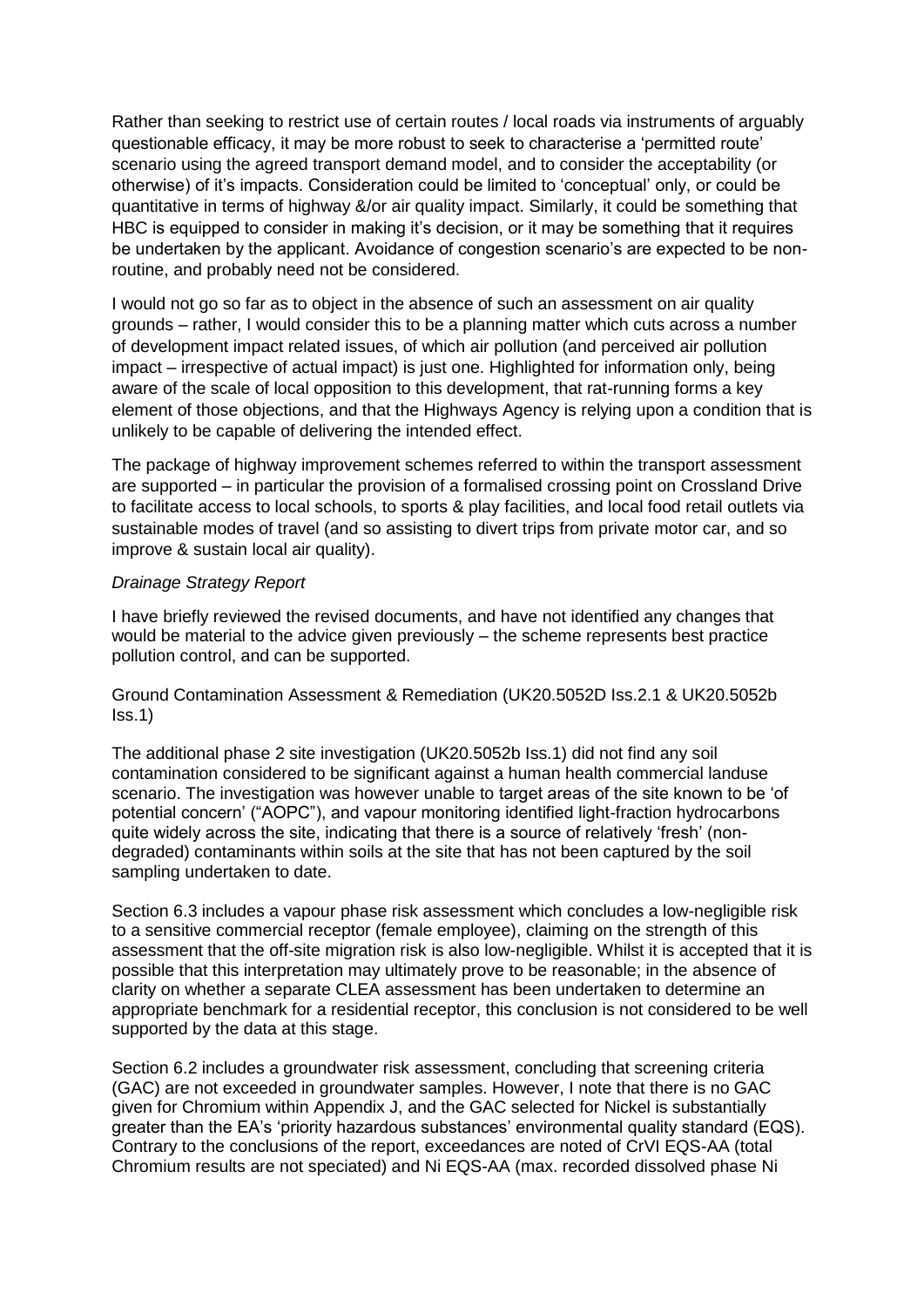results approximate to the EQS maximum allowable concentration, EQS-MAC). Similarly, one Ali C5-C6 result is approx.. 400% of the Appendix J GAC.

I am cautious to agree that the site is unlikely to pose a significant risk to groundwater given that results indicate the likely presence of a low-solubility denser-than-water (DNAPL) hydrocarbon, which may be present within the topographic low-points of gravel lenses of the river terrace deposits (noted to be present at the site). This is a similar conceptual model to that which applied at a nearby site where similar materials were identified to have migrated in free-phase over distances of several hundred meters.

Section 2.2. refers to previous investigations and quantitative risk assessments undertaken by Golder associates – notably including a quantitative detailed groundwater risk assessment. The Council has not had opportunity to review this document, and it's content may be material to the current application. The Golder reports (or the key sections of them) should be made available for context if the Council is to be able to account for their reported content.

The overall conclusion of the report is presented in the summary of findings, and the recommendations given at section 6. (broadly agreed). No refined conceptual site model (CSM) is presented at section 6.5, as "[the] contaminant linkages presented in the Conceptual Site Model all require the dataset for the whole site prior to re-evaluation. As this is not yet available, a refined CSM cannot yet be presented". The recommendations at 6.7 seek to obtain the data which section 6.5 concludes to be necessary to support a reevaluation of the CSM.

The Outline Remedial Strategy & Implementation plan takes this recommendation forward by outlining the additional data collection required to support a comprehensive risk assessment, and development of remedial or risk mitigation options when a more refined CSM is available. In this sense, the works outlined do not amount to remediation, rather they represent proposals for further investigation.

The rationale and content of the report is broadly agreed, however I highlight concern with the reference within the remedial strategy table presented at section 3 to the application of GAC as 're-use criteria'. I would expect the 'no soils containing free-phase product' to take precedence over the hydrocarbon GAC, and I would expect DoWCOP procedures to apply to soils clearly contaminated with high concentrations of low-toxicity substances.

I would also highlight that verification of the proposed source reduction works in the vicinity of BH03 is to demonstrate 'effective removal' of phthalates, but no standard appears to be proposed to define 'effective removal' at this stage, whether in terms of total Phthalates, total VOC, or a substance-specific value for Benzylbutyl Phthalate. The additional works proposed should define a standard for 'adequate remediation' for this purpose. It may be that the Golder reports proposed such a value/concentration/standard.

In light of the above, there is no need to substantially alter the approach previously proposed – it remains appropriate to secure the proposed additional investigation / assessment by condition, and to respond appropriately to the results of that assessment. This does however require a minor revision to the previously proposed condition, and again I would reiterate that demolition should not be considered to constitute 'commencement' for the purposes of this condition.

# **Condition 1**

*Prior to the commencement of any specific phase of development approved by this planning permission (other than demolition, site clearance, or any other date or stage in development*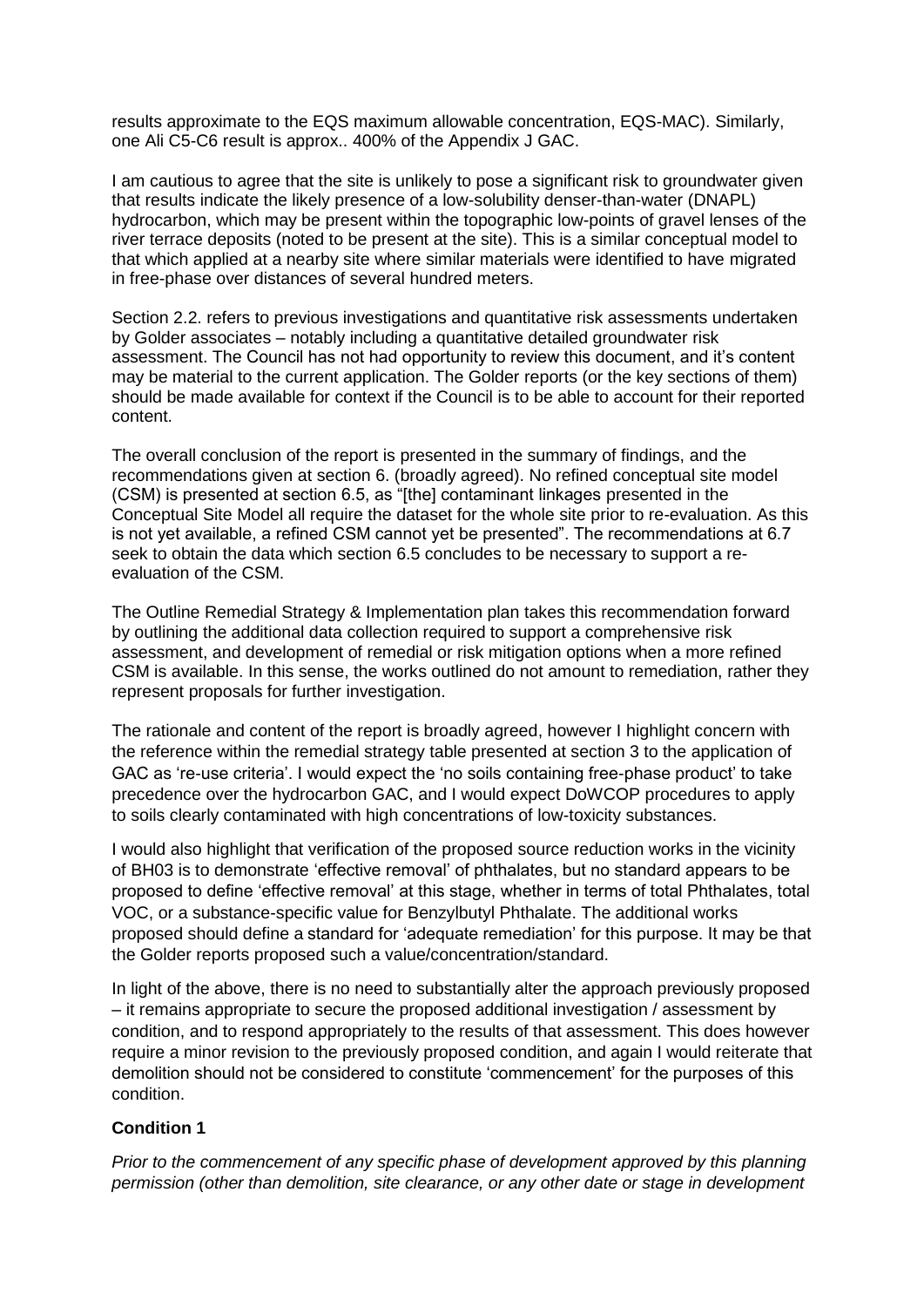*as may be agreed in writing with the Local Planning Authority), an assessment of the nature and extent of contamination at the site shall be submitted to and approved in writing by the Local Planning Authority.* 

*The assessment may comprise separate reports as appropriate, but shall be undertaken by competent persons and unless specifically excluded in writing by the Local Planning Authority, shall include;* 

*1) Further intrusive site investigation & monitoring based on the proposals given within the EPS Ltd. Phase II Environmental Assessment Report Ref: UK20.5052D iss.2.1 (24/05/2021); to provide sufficient data and information to adequately identify & characterise any physical contamination on or affecting the site, and to inform an appropriate assessment of the risks to all identified receptors.* 

*2) The results of an appropriate risk assessment based upon (1), and where unacceptable risks are identified, a Remediation Strategy that includes;* • appropriately considered remedial objectives,

• *an appraisal of remedial &/or risk mitigation options, having due regard to sustainability, and;* 

• *clearly defined proposals for mitigation of the identified risks.* 

*3) A verification plan providing details of the data that will be collected in order to demonstrate that the works set out in the Remediation Strategy in (2) are complete and identifying any requirements for longer-term monitoring of pollutant linkages, maintenance and arrangements for contingency action.* 

*All elements shall be adhered to unless agreed in writing by the Local Planning Authority*

*Reason: Prior assessment has indicated the likely presence of contaminants within areas of the development land that have not previously been investigated. The site is above the secondary superficial aquifer which would be considered a moderately sensitive controlled water receptor. The chalk principal aquifer and associated SPZ1c occurs at depth beneath the site under a layer of London clay. The chalk would be considered a highly sensitive controlled water receptor. Alongside the health of future occupants of the development land, and the health of occupiers of adjacent land, these receptors could potentially be impacted by contamination present on this site. To ensure that the development does not contribute to-, and is not put at unacceptable risk from- or adversely affected by-, unacceptable levels of contamination, in line with policy DM10 of the Havant Borough Local Plan (Core Strategy) 2011, DM17 of the Havant Borough Local Plan (Allocations) [2014], and paragraphs 178-180 of the National Planning Policy Framework."*

There is no need to amend the other conditions previously proposed by the Environment Agency, save for the amend 'reason' previously recommended. Reproduced below for Convenience.

# **Condition 2**

[As Environment Agency wording, with 'reason' substituted with that given below]

*Reason: To ensure that the development does not contribute to, and is not put at unacceptable risk from- or adversely affected by-, unacceptable levels of contamination, in line with policy DM10 of the Havant Borough Local Plan (Core Strategy) 2011, DM17 of the Havant Borough Local Plan (Allocations) [2014], and paragraphs 178-180 of the National Planning Policy Framework."*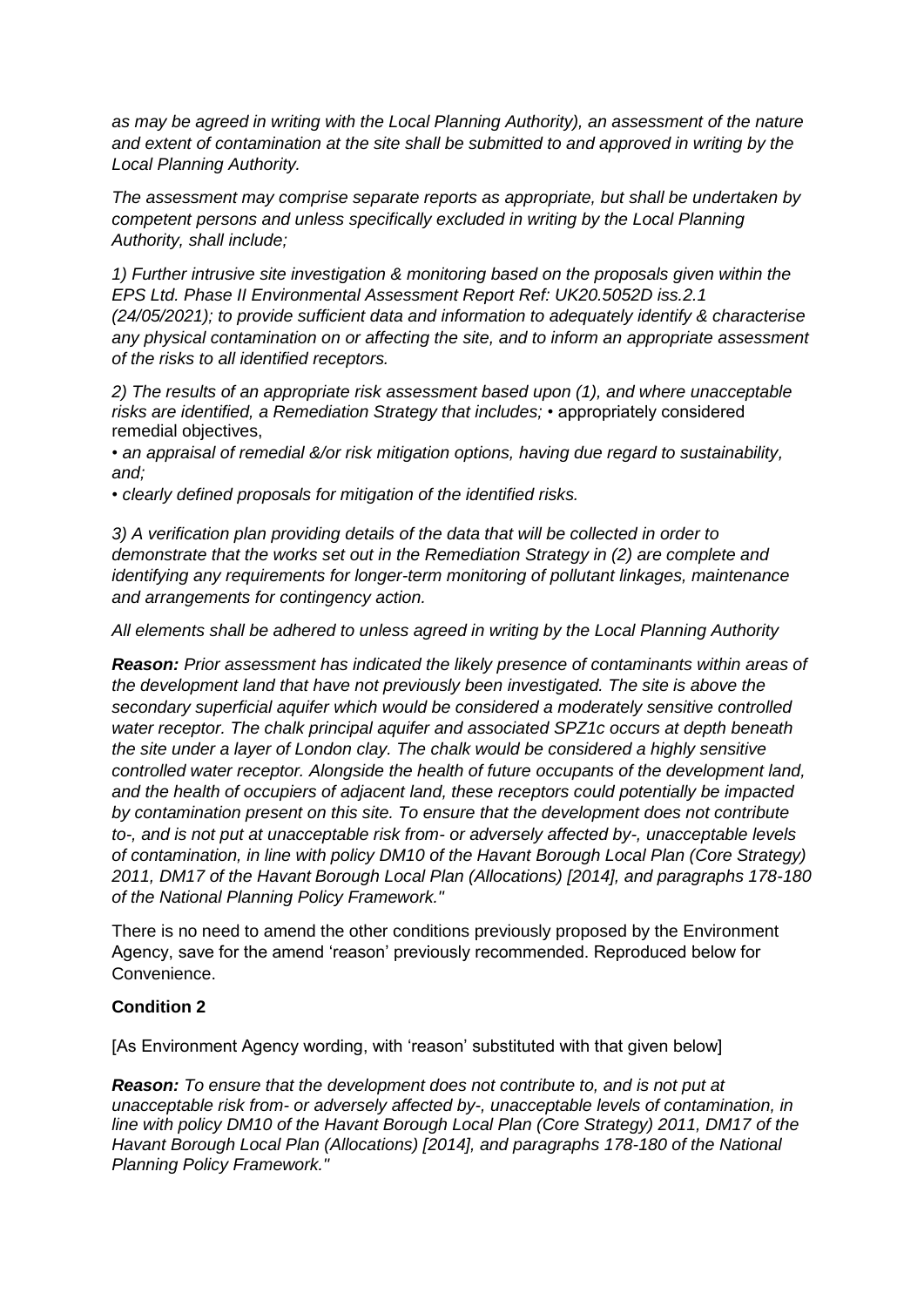# **Condition 3**

[As Environment Agency wording, with 'reason' substituted with that given below]

*Reason: To ensure that the site does not pose any further risk to human health or the water environment by demonstrating that the requirements of the approved verification plan have been met and that remediation of the site is complete. This is in line with policy DM10 of the Havant Borough Local Plan (Core Strategy) 2011, DM17 of the Havant Borough Local Plan (Allocations) [2014], and paragraphs 178-180 of the National Planning Policy Framework."* 

# **Condition 4**

[As Environment Agency wording, with 'reason' substituted with that given below]

*Reason: To ensure that the proposed Piling or other deep foundation does not harm groundwater resources, in line with policy DM10 of the Havant Borough Local Plan (Core Strategy) 2011, DM17 of the Havant Borough Local Plan (Allocations) [2014], and paragraphs 178-180 of the National Planning Policy Framework."* 

## *Recommendations*

Seek clarification of a definitive estimate of net-change in transport demand associated with the development. The value should be acceptable to- / supported by- the Highway Authority and be expressed as AADT. This is necessary to inform the acceptability or otherwise of the existing Air Quality assessment, and to provide context to the substance of objections of other consultees around transport-related impacts (amenity, highway capacity & air quality).

Apply ground contamination conditions 1-4 on any consent that Development Management is minded to recommend / grant.

# **Original Comments:**

# **Observations / Comments:**

Comments here relate to physical pollution, air quality (and air-quality-relevant aspects of development), and ground contamination. Comments are provided in respect of construction management, but these are limited in respect of loss of amenity due to noise impacts.

I will leave it to my nuisance / amenity focussed colleagues to comment on the noise impact assessment, and lighting strategy.

# *Summary*

 The Construction Management Plan is considered adequate to manage dust emissions and development-phase air pollution impacts. It is recommended to list the plan as an approved document. No condition is proposed.

 I would raise a holding-objection on the basis that the development transport demand (trip generation potential) has not been sufficiently robustly defined, undermining the conclusions of the submitted air quality assessment

 Highways Agency concerns about the assessment of the impact of development traffic are supported.

 Concerns raised by the New Lane Community group about development traffic routing via New Lane / Beechworth Road are supported. Assessment of this routing option could require consideration of the air quality impact of development.

 The proposals are considered to have made a reasonable and proportionate response to emerging Air Quality policy E23 a. (development-emissions offsetting). No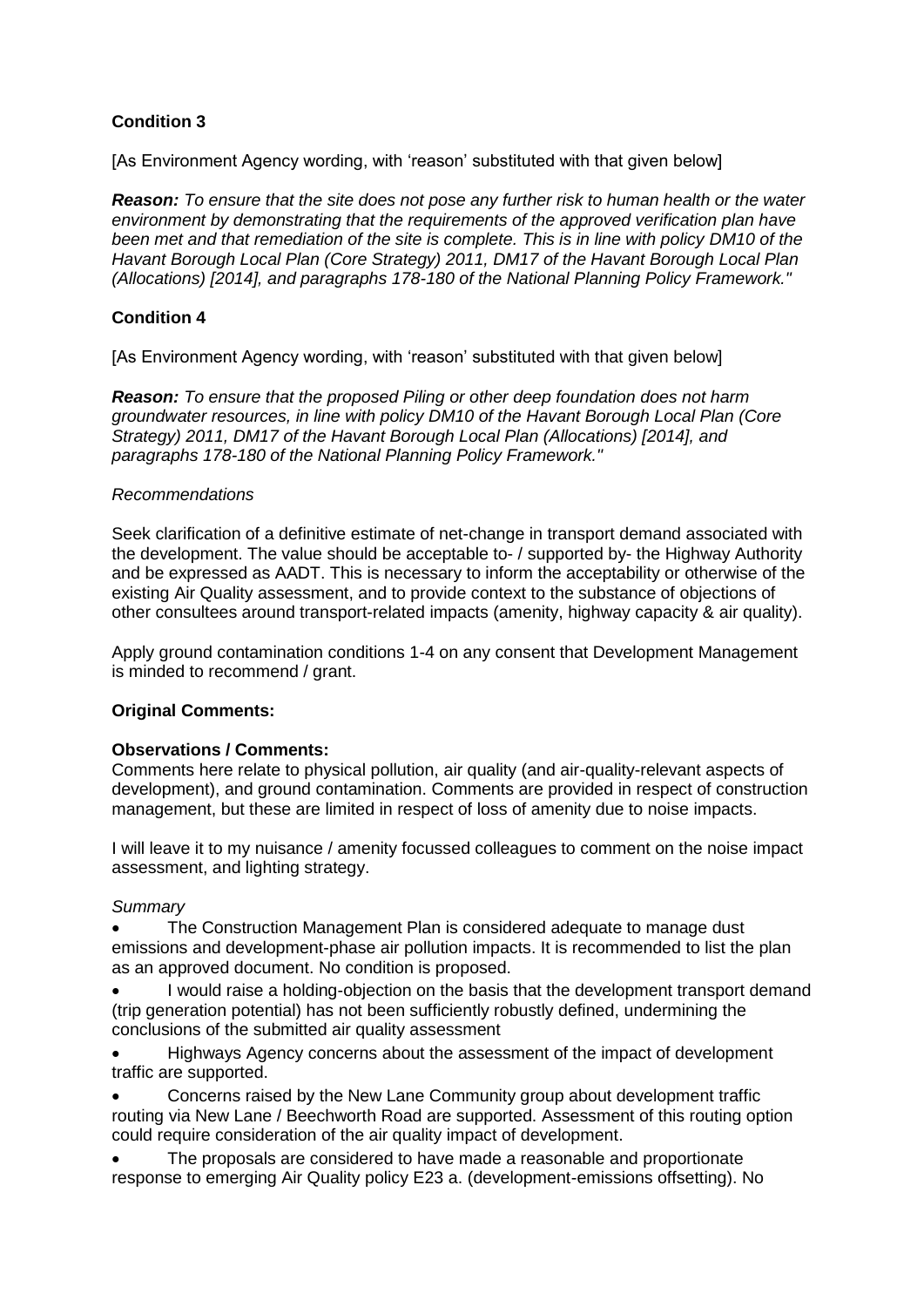objections on this basis.

 Further assessment to address the holding objection referred to above may justify additional air quality mitigation under the principles of policy E23 c. (air quality impact mitigation)

 The draft surface water drainage strategy (SuDS) represents best practice for pollution prevention, and is supported.

 The contamination assessment is accepted. Amendments are required to the suite of conditions proposed by the Environment Agency in order to bring risks to human health into scope, and to ensure that the applicant is not unduly constrained by a strict interpretation of the provisions of the Grampian condition (EA proposed Condition 1)

# *Air Quality – Impact Assessment, Construction Phase (Construction Management Plan)*

Comments relate to the Delta Simons Air Quality Assessment Report Ref: 20-1275.01 iss.2 (April 2021) & the TSL Construction Management Plan dated 12/01/21 issue 1.

The Air Quality report concluded that unmitigated construction activities would represent up to high risk of dust soiling impacts and medium risk of increases in particulate matter concentrations, but that through the implementation of suitable mitigation measures, the effect of dust and PM10 releases would be significantly reduced (to a low/negligible risk). Suggested measures are outlined within section 6.1, and these measures are agreed to represent good practice.

The measures given in section 6.1 of the air quality report are broadly represented in the TSL management plan. I would recommend that the TSL management plan be listed as an approved supporting document comprising an integral part of the scheme, so as to make it's contents (in principle) 'enforceable'. I don't believe that a specific compliance condition is strictly necessary.

If the Development Management service considers it necessary to include a specific condition requiring that the CMP be observed, please let me know and I will draft some condition wording which refers to compliance the submitted framework document & establishes a requirement for LPA approval to be obtained for revisions in respect of certain sections (e.g. working hours, dust suppression etc.).

#### *Air Quality – Impact Assessment, Operational Phase*

Comments relate to the Delta Simons Air Quality Assessment Report Ref: 20-1275.01 iss.2 (April 2021).

The report refers to the EPUK & IAQM industry guidance 'planning for air quality' v1.2 2017 in determining significance of any changes to local air quality. The report does reference both National & Local Policy, but does not recognise that the industry guidance pre-dates both the NPPF & LP2036 Policies, nor that there is a compelling argument to make that the significance scales given within the industry guidance is no longer compatible with prevailing policy. Relevant illustrative text from the NPPF is quoted within the report.

In addition, emerging policy from the LP2036 deliberately aims to better the degree of protection offered by the industry guidance, and the extant policy (DM10) includes wording which is compatible with the latest version of the NPPF (i.e. including 'health' focus in addition to a 'standards focus'. I refer to this policy context in light of uncertainty in the reliability of the outputs of the assessment, and of the conclusions that are based upon these outputs.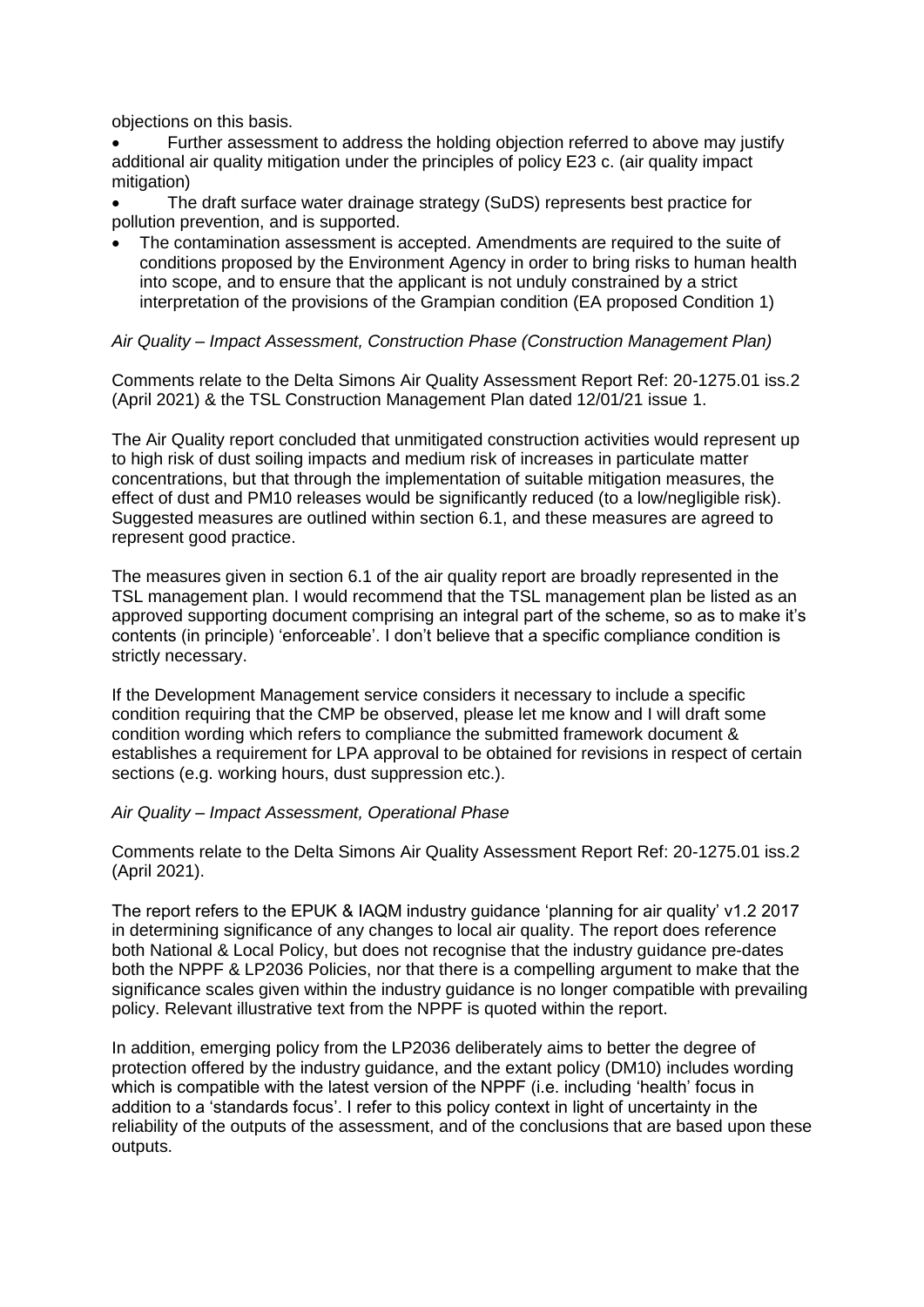I note that the baseline traffic figures used for the assessment are crude; there is poor resolution in traffic flow estimates between road links and the figures quoted do not appear to correspond to the values given by the referenced source; differing substantially in the estimate of proportion of traffic representing HGV's, for example. Some values attributed to key road links differ significantly from estimates used in assessments undertaken for other developments – differing by up to a -1/3rd (Park Road North / Park Road South in particular). This will reduce the accuracy of the model. Where the verification points are close to the affected road links (e.g. DT22), this will serve to increase the magnitude of the adjustment factor that needs to be applied. Where verification points are not on affected road links (e.g. if adjacent to an accurately characterised link, effects will not be fully accounted for within the verification process.

It should also be noted that the quantitative assessment of development impact is based upon overall operational trip generation figures and 'net change in trip generation' estimates which are both disputed by the Highways Authority. This raises doubts as to the validity (or 'representativeness') of the estimate of development impact (both in highway, and air quality terms).

Contradictory (development operational-phase traffic) trip distributions are also given in the transport assessment, understood to be a result of a typographical error. Allocation of the development trips to the local road network is not stated clearly in the report, and is only possible to derive by calculation. It appears the air quality assessment may have been based upon a distribution broadly corresponding to Table 5.8 of the traffic assessment (though full calculations have not been undertaken). Table 5.8 is expected to represent the 'correct' figures. Given that 57% of development traffic being expected to access the strategic road network ('SRN', A27) at the Havant Junction (approaching from the local road network, 'LRN'), and Park Road (North / South) is a road link where kerbside exceedances of national air quality standards are known to be likely to occur at junctions; I am unclear as to why no receptors have been considered on this route.

The residents of Cardinal House (on the corner of Park Road South & Elm Lane are considered to represent the worst-case receptor, and the omission of this receptor undermines confidence in the conclusions of the assessment.

In terms of the actual volume of traffic accounted for, it would appear the air quality assessment has considered a net growth in traffic demand as +599 as 'total vehicles, AADT'. The vehicle type distribution assumed is unclear, and I note that both the net-change in flows and the development traffic routing choices assumed (considered as a binary choice from site access) both differ from the net figures given in the transport assessment (from -90 to +466 depending on scenario & 70/30 direction split, given in the transport assessment, compared with +566 & 60/40 split in the air quality assessment). This is illustrative of the 'fluidity' of estimates of transport demand, which I will return to in the sections below.

I would conclude that the air quality assessment has-;

 been based upon baseline figures of poor resolution which differ from the quoted source in both overall volume estimates and in vehicle fleet composition. Additional justification is required for these figures.

 accounted for an AADT net change in 'total traffic' which has not been agreed with the Highways Authority to be either reasonable or robust, and which may differ substantially from the 'true' net change associated with this development

omitted a receptor which is arguably the most sensitive to changes in air quality, and;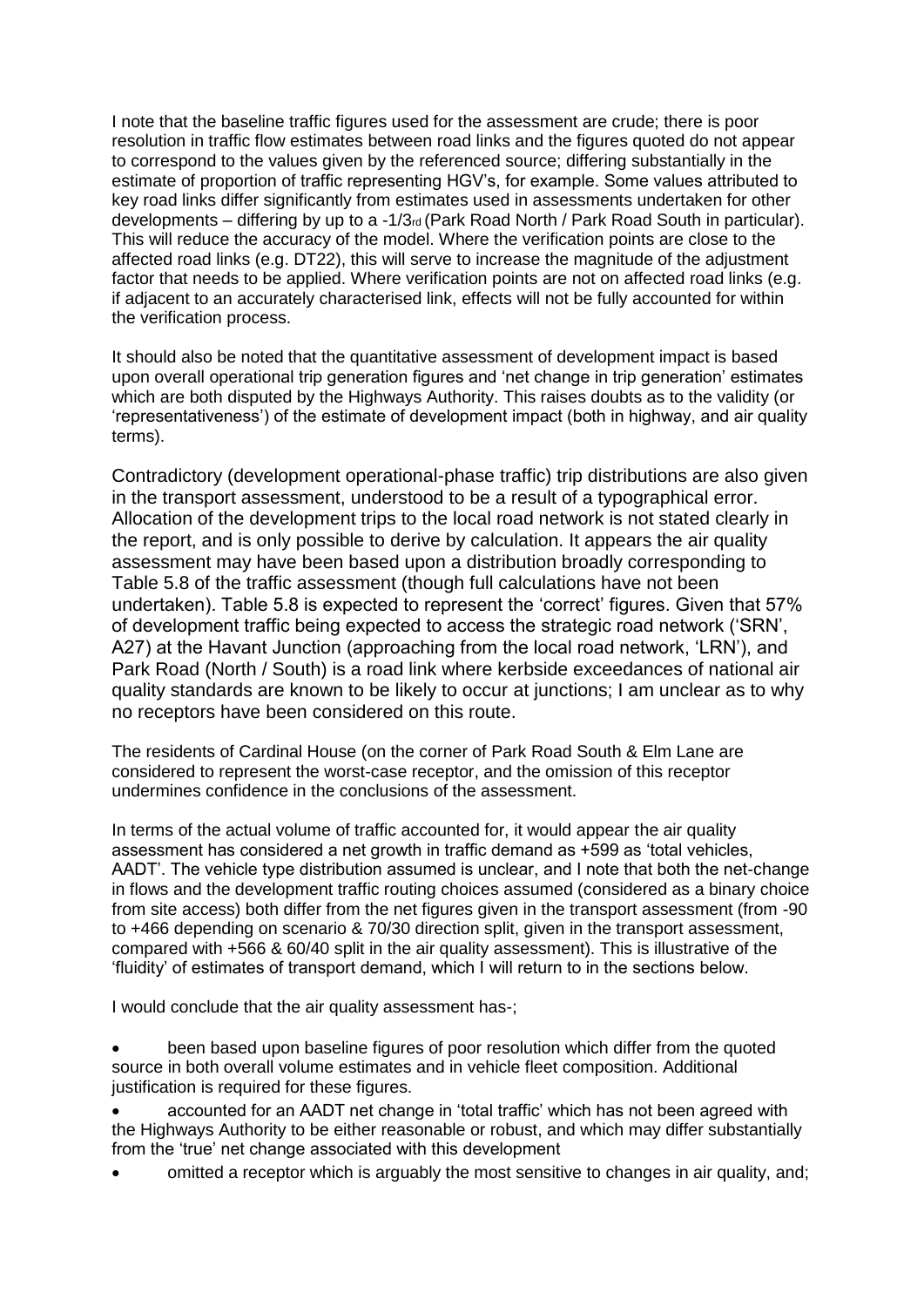has referred to industry guidance which is not fully compatible with either local policy

It would seem to me to be irrational to accept the conclusions of an air quality assessment which is based upon a baseline scenario which is poorly justified, and a development impact scenario which has not been agreed to be reasonable. I would recommend that the assessment be considered to have been 'rejected' until these aspects have been resolved. In the event that the justification for the baseline scenario cannot be agreed, or that the Highways Authority will only agree a development impact scenario which differs significantly from that accounted for within the air quality report, it may be necessary to update the air quality assessment. Otherwise, following receipt of those assurances it may be possible to accept the report.

## *Development Transport Demand - General (Air Quality)*

Comments here refer to the general scheme particulars, the Vectos Transport Statement dated February 2021, the Delta Simons Air Quality Assessment Report Ref: 20-1275.01 iss.2 (April 2021), and relevant representations made by consultees and local community groups.

I note that paragraph 4.4 of the Transport Statement suggests that *'the vehicle movements associated with the proposed development are already on the local road network as the proposed end user currently operates within the Havant area.'*. I would challenge this statement on the basis that Table 5.6, which forms the basis of the 'trip distribution gravity model' indicates that 5% of freight delivery trips will be accounted for within the Havant Area. Given that the trip distribution model is based upon population density, it may be assumed that the employee commuting trips broadly correspond to the delivery demand distribution. Given that the operator doesn't currently operate *from* the borough, it may be assumed that the majority of HGV trips have both an origin & destination external to the borough, even though they may pass through the borough on the national strategic road network (A27 / A3(M)).

I would concede that the statement quoted above is probably true in relation to the 'regional road network', but it is unlikely to apply to the local road network within the Havant district, and it is the impact to the local road network that is most important when considering both the highway impact and the environmental impact of the development transport demand. This is relevant to the concept of 'net' development impact, and I would caution against accepting an offsetting of development trips from it's net impact on the basis that a significant number of these trips are already on the local road network – this is very unlikely to apply to any more than 10% of trips, and may even be <5%.

It should be noted that whilst the HA considers gravity distribution model to be robust, the net generation figures have not been agreed. The Highways Authority requires additional junction modelling to be undertaken once a credible net figure has been agreed – as is suggested in the section above, it may be appropriate to update the air quality assessment model to reflect the agreed figures.

The Highways Agency objections relate to the degree of 'netting', meaning the degree to which the transport demand of the operational Pfizer site (whether theoretical, based upon consented floor area by landuse type, or whether based upon actual demand at a given date -) may be offset against the estimated transport demand of the proposed development. What is not called in to question per se is the transport demand estimate for the proposed development under the intended occupant's target operational model.

As regards the transport demand estimate for the proposed development, section 5.4 states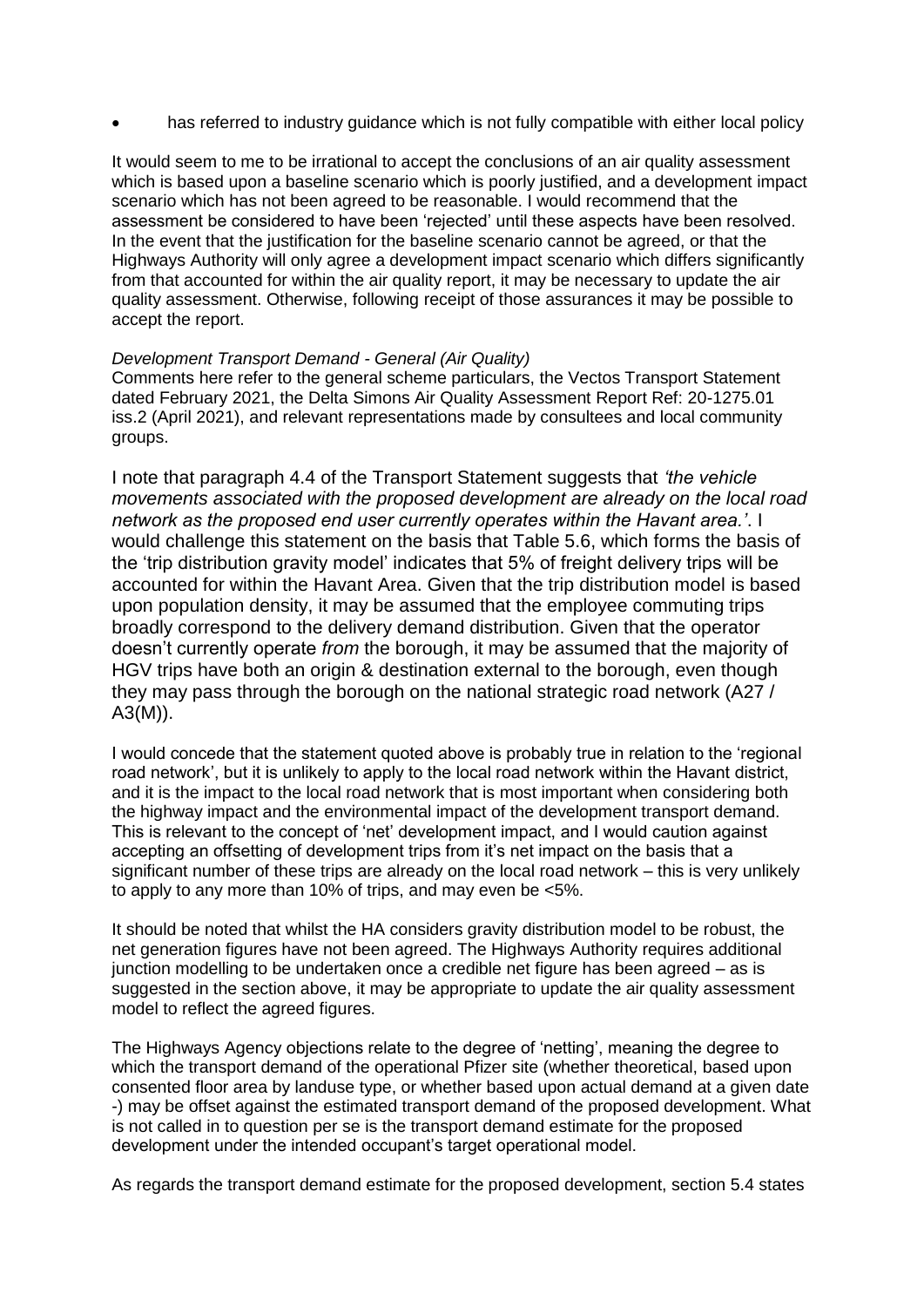*"The methodology of calculating traffic movements is based on the experience from*  [operating the sites listed in Appdx.G] *and is applied to each proposed site on the basis of the number of parcels the site can process in a day, the number of vans operating from a site and the modal split journey to work for the area. This methodology is how the traffic data from the proposed development has been calculated."*.

The methodology referred to at 5.4 remains opaque; it is not presented, nor explained in any greater anecdotal detail than described in the quote above. With reference to the data provided in Appendix F of the Transport Statement, I note that it omits the modal split which is apparently available with reference to table 5.1. It appears that there is additional detail available that has not been included within the Transport statement.

I note that some well organised community representation has been made which calls into question the likely trip demand of the development (and so the highway and air quality impact). With reference to certain statements given in the Transport Assessment, the scheme particulars, and to the transport demand estimates given; it would appear that closer scrutiny of the origin of the transport demand figures may be justified.

In particular, it would appear that the operational provision sought under the proposed scheme is substantially elevated relative to the identified need. This applies to both the employee parking space provision as it does to the capacity of the van storage deck, despite statements given at Section 4.25 which argues that the capacity sought is essential for operational efficiency and the viability of the site.

By my calculation, anticipated car trips account for 86% of the parking quantum, ignoring the capacity of the van storage deck for the parking of driver's vehicles. Van storage deck utilisation accounted for is approximately 58%, implying that a 30% reduction in quantum would not harm the viability of the site.

The contrary conclusion is that this apparently redundant capacity is required for anticipated expansion of the operation at the site, which would mean that the transport demand figures given in the Transport Assessment, upon which both the air quality & highway impact assessments are based, may not fully reflect the intended transport demand of the development (i.e. the transport demand that is within scope of the consent under consideration).

It may be worth considering the point in time that the methodology referred to at 5.4 estimates the operational transport demand – it could be that it aims to estimate trip generation at the year of opening, or at a specific point in time (year 3, year 5 etc.). *It appears unlikely that the estimates represent target capacity, or maximum capacity*. This may be relevant to the consideration of a number of relevant policy matters – including whether the over-provision of parking spaces relative to SPD requirements is sufficiently supportive of sustainable transport policy, for example.

I am mindful of shifting trends in retail which no doubt underpins the business justification for this development, and would of course anticipate that a range of operational scenario's may arise in practice. I would anticipate that for consideration of highway or air quality impact, consideration of a worst case scenario might be helpful (e.g. max. operational capacity) or a 'bracketing' approach may be appropriate (e.g. middle estimate, compared with a target operational capacity or maximum feasible capacity).

It is expected that these matters will comprise material matters for the scheme currently under consideration.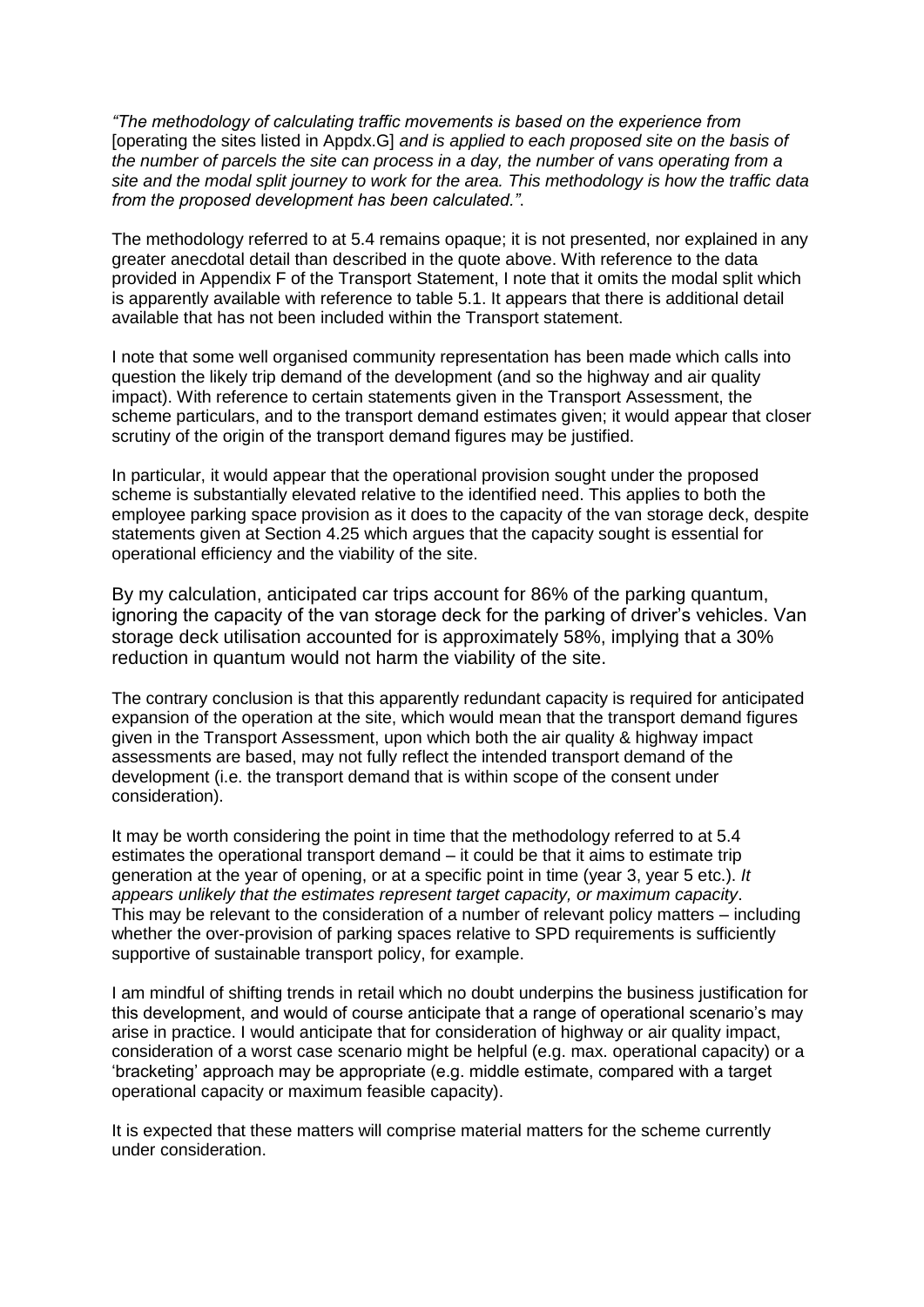## *Development Transport Demand – Distribution, "Rat-Running" (Air Quality)*

I have reviewed the representation of the 'New Lane Neighbourhood' ('NLN') group (response to the Highways Authority comments). The response provides an arguably rather unrealistic worst case as a counter to the rather opaque 'middle estimate' accounted for within the application documents. I have addressed the issue of the overall development transport demand in the sections above.

The bulk of the NLN representation concerns the LGV routing likely to arise in practice. I have considered the routes suggested, and would dismiss a number of them as not making sensible routing choices for day-to-day operational traffic. Some represent routes that could be helpful when problems exist on principle routes, but other routes highlighted fail to bypass strategic junctions on principle routes, and so don't make good alternatives even under abnormal (congested) traffic conditions.

The exception to this is the Southbound routing option to A27 Warblington via New Lane, Beechworth Road, East Street & Emsworth Road. This route is more than 2km shorter than the anticipated route to this junction, and both routes are hampered by a controlled rail crossing that is not permanently available. This route would be preferable for all Westbound trips during peak periods or when abnormal conditions have caused congestion on the B2149 which hampers access to the A27 at Havant. It may be justified to consider the attractiveness of this route, and to assess the likely development impact along it's route.

I am mindful that the planning process has limited power to control the routing of road- legal vehicles on the adopted highway network – for this reason I would consider this to be a matter of properly assessing the likely highway impact (and securing any necessary mitigation), rather than being an argument for seeking to control the routing of development traffic.

# *Air Quality – Emissions Offsetting and Sustainability*

I would acknowledge the applicant's positive response to comments about the loss of existing PV generation capacity, and the commitment to provide a PV provision within the development, as well as making a commitment to meet emerging policy requirements for sustainable construction.

The Electric vehicle charging provision of 20% van storage deck spaces, with the remaining 80% serviced with passive infrastructure to support future expansion is considered to be a proportionate response which represents good practice.

Other suggestions made at the pre-planning consultation have not been incorporated into the scheme design, but I do note that the scheme brought forward does have an enhanced landscaping scheme which will result in a net gain of 'air pollution interception & absorption' services within the development red-line area.

Whilst neither the Air Quality assessment, the Design & Access Statement, nor the Planning Statement make a specific response to the requirements of emerging policy E23 a., I would acknowledge that the above factors substantially contribute to the policy aims embodied by E23 a.. As such, I would raise no objections to the development on this basis.

#### *SuDS – Surface Water Drainage (Pollution Prevention)*

I note that 5no. proprietary petrol interceptors are included on the drainage network, and that a final stage of treatment via an Aco Quadraceptor\* unit is proposed. All high-risk areas of the site are appropriately directed via the proprietary treatment units.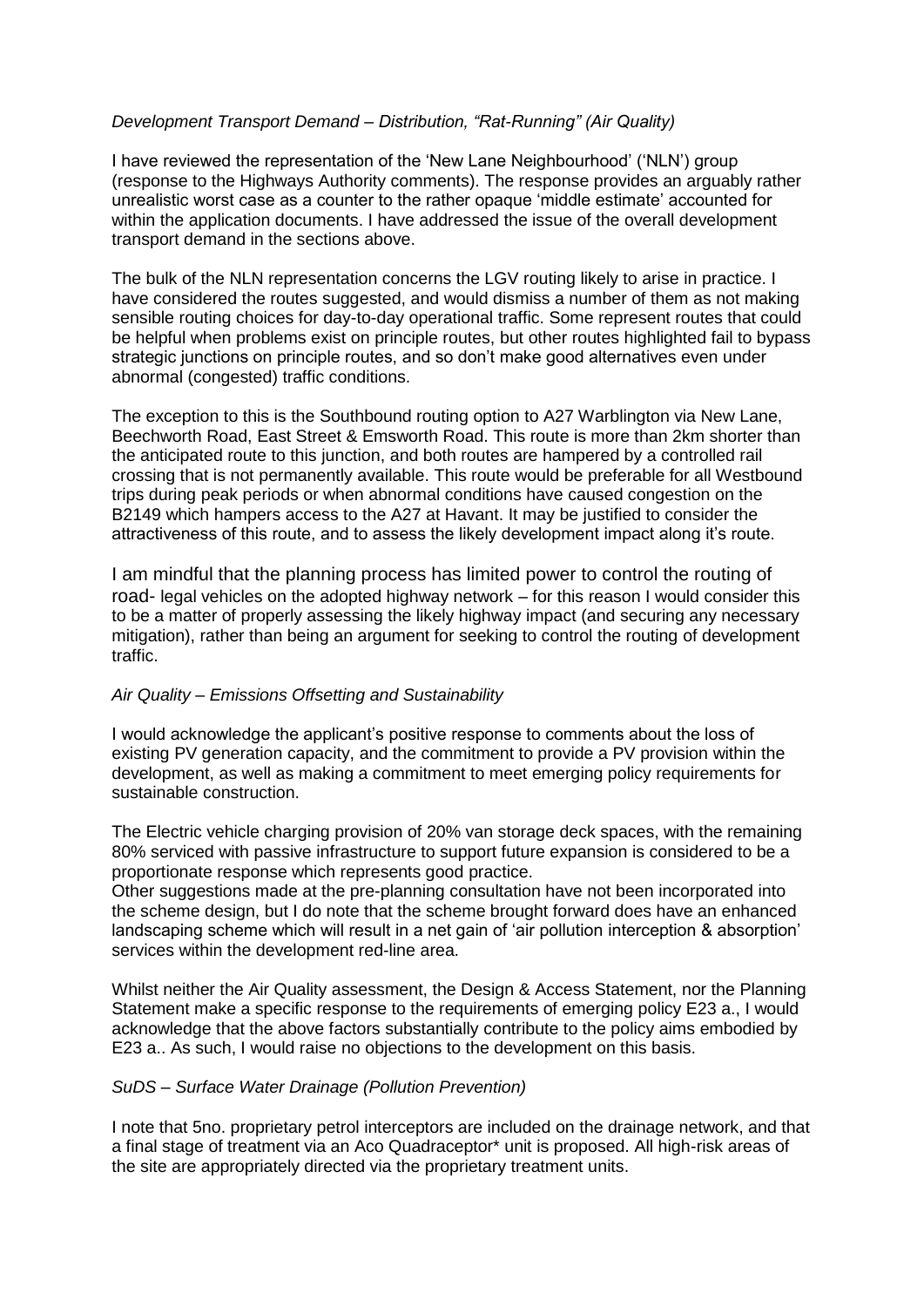Coupled with the permeable surfacing to parking areas, the outline surface water drainage scheme exceeds the SuDS manual Ch.26 requirements for pollution control, representing best practice. The drainage proposals are supported on this basis.

## *Contaminated Land Assessment*

Comments here refer to the EPS Ltd. Phase I Environmental Assessment Report Ref: UK20.5052 iss.4 (25/01/2021). Representations made by relevant consultees have been reviewed.

The assessment refers to a number of prior intrusive investigation reports which identified the presence of contamination in various areas of the site. Some remediation is referred to, alongside report conclusions which characterise the contamination as 'not requiring remediation'.

Some of the reports referenced have been previously reviewed by Environmental Health, others have not been submitted to the Council previously to the best of my knowledge.

I would highlight that both the conclusions of reports, and the standards of remediation that have been accepted in the past are applicable to the context of the site at the time of the assessment (or acceptance by Havant Borough Council). It should be noted that this context may differ under a scenario of 'comprehensive redevelopment' of the site.

The broad conclusions of the EPS Ltd. Phase I report are accepted. However, I do have some limited comments to make;

 Paragraph 7.3 envisages the primary risk drivers to be secondary aquifer & local surface water's (e.g. the Lavant) alongside the health of future employees of the site. The identified receptors / risk drivers are not disputed, however I would highlight that off-site migration of contaminants to 'contamination sensitive' human receptors that are external to the development red-line area may also represent a significant risk driver. This has been the case for other investigations / remediations in the vicinity of this site.

 Paragraph 7.3 also suggests that sufficient information is available to 'outline' a 'remediation strategy'. I would challenge the 'face value' interpretation of this statement, at least in the absence of a comprehensive synopsis of available results to present a comprehensive site conceptual model which accounts for the result of investigations which have not to date been reported to the Council.

 It is worth noting that the 'remediation strategy' is envisaged within the report to have broad scope, including both an 'assessment of data gaps', and 'additional phases of investigation'. I might disagree the overlapping distinction between the terms 'remediation' and 'assessment' given in the report, these conclusions are accepted.

 A 'high level' data-gap assessment has identified that for further Site investigation, understood to be underway. The assessment targets are broadly agreed, although I would like to see some additional stratified-random trial holes across the site in order to bolster knowledge of the general context of the site (to support statistical assessments & identification of discrete contamination sources / contamination-impacted areas).

The report acknowledges that additional work is required, and that the Local Planning Authority is likely to seek to secure this work by means of a Grampian-style planning condition. I note that the Environment Agency has requested a suite of conditions to this effect, and also that Portsmouth Water has made a pragmatic assessment in respect of the risks to the principle (abstracted) aquifer (with which I would concur).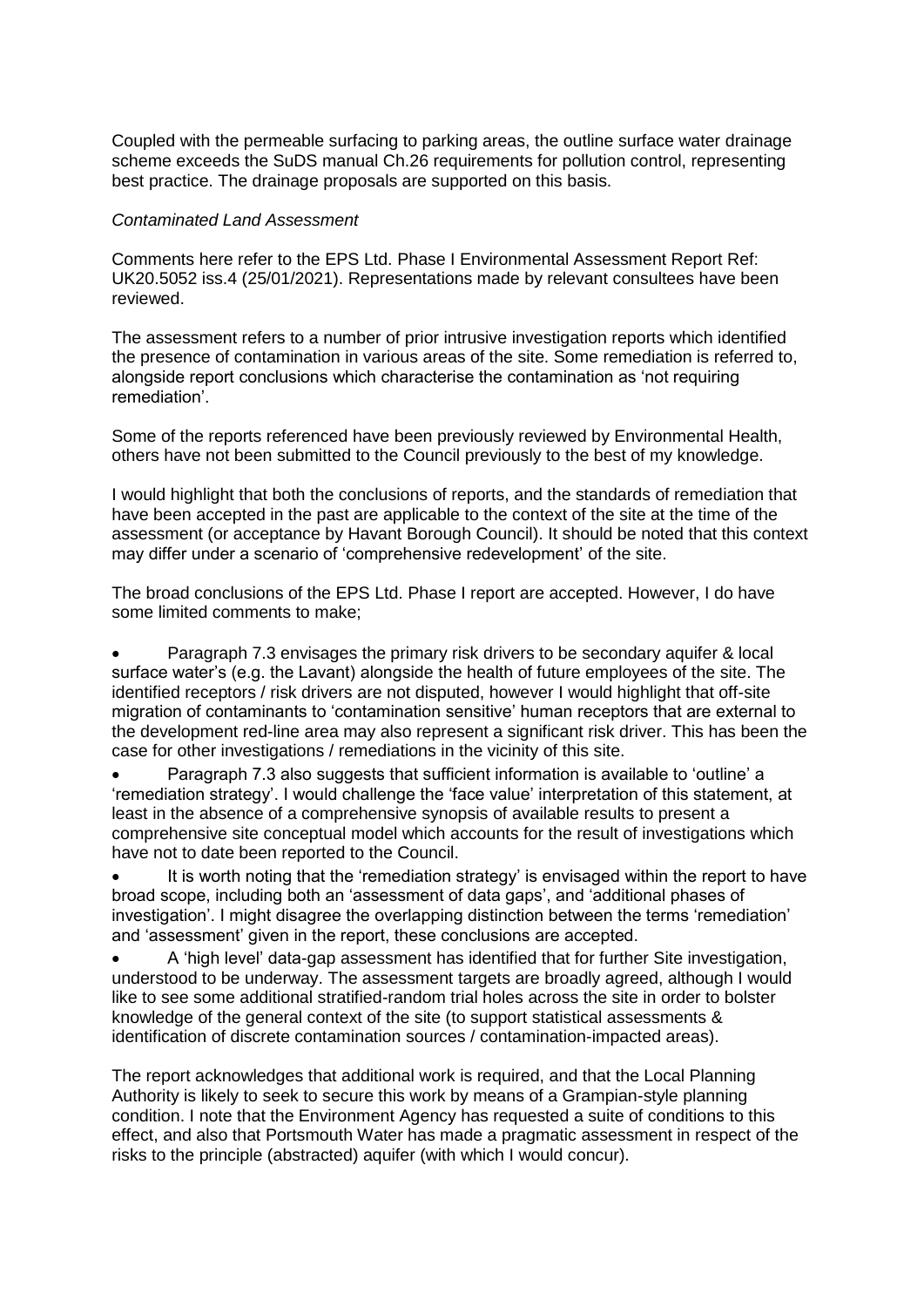The planning agent has also made representation directly to Environmental Health in respect to the contamination assessment, and the imposition of related conditions. I have reviewed the proposed wording of the Environment Agency conditions, and would note that it omits wording commonly used by Environmental Health to support a flexible approach to commencement & condition discharge, which the planning agent would prefer to be used in the event that conditions are sought. I would suggest that it would be helpful to apply consistent 'reason' for each 'contamination-related' condition, and to amend the reasons proposed by the Environment Agency to consistently include human health within the scope of the conditions.

Suggested revisions are presented below:

## **Condition 1**

*Prior to the commencement of any specific phase of development approved by this planning permission (other than demolition, site clearance, or any other date or stage in development as may be agreed in writing with the Local Planning Authority), an assessment of the nature and extent of contamination at the site shall be submitted to and approved in writing by the Local Planning Authority.* 

*The assessment may comprise separate reports as appropriate, but shall be undertaken by competent persons and unless specifically excluded in writing by the Local Planning Authority, shall include;* 

*1) An intrusive site investigation based on the previous assessments summarised within the EPS Ltd. Phase I Environmental Assessment Report Ref: UK20.5052 iss.4 (25/01/2021); to provide sufficient data and information to adequately identify & characterise any physical contamination on or affecting the site, and to inform an appropriate assessment of the risks to all identified receptors.* 

*2) The results of an appropriate risk assessment based upon (1), and where unacceptable risks are identified, a Remediation Strategy that includes;* 

• *appropriately considered remedial objectives,* 

• *an appraisal of remedial &/or risk mitigation options, having due regard to sustainability, and;* 

• *clearly defined proposals for mitigation of the identified risks.* 

*3) A verification plan providing details of the data that will be collected in order to demonstrate that the works set out in the Remediation Strategy in (2) are complete and identifying any requirements for longer-term monitoring of pollutant linkages, maintenance and arrangements for contingency action.* 

*All elements shall be adhered to unless agreed in writing by the Local Planning Authority* 

*Reason: Potentially contaminating activities have been identified on this site. In particular, various pharmaceutical and other industrial activities have been highlighted. The site is above the secondary superficial aquifer which would be considered a moderately sensitive controlled water receptor. The chalk principal aquifer and associated SPZ1c occurs at depth beneath the site under a layer of London clay. The chalk would be considered a highly sensitive controlled water receptor. Alongside the health of future occupants of the development land, and the health of occupiers of adjacent land, these receptors could potentially be impacted by contamination present on this site. To ensure that the development does not contribute to, and is not put at unacceptable risk from- or adversely affected by-, unacceptable levels of contamination, in line with policy DM10 of the Havant Borough Local Plan (Core Strategy) 2011, DM17 of the Havant Borough Local Plan*